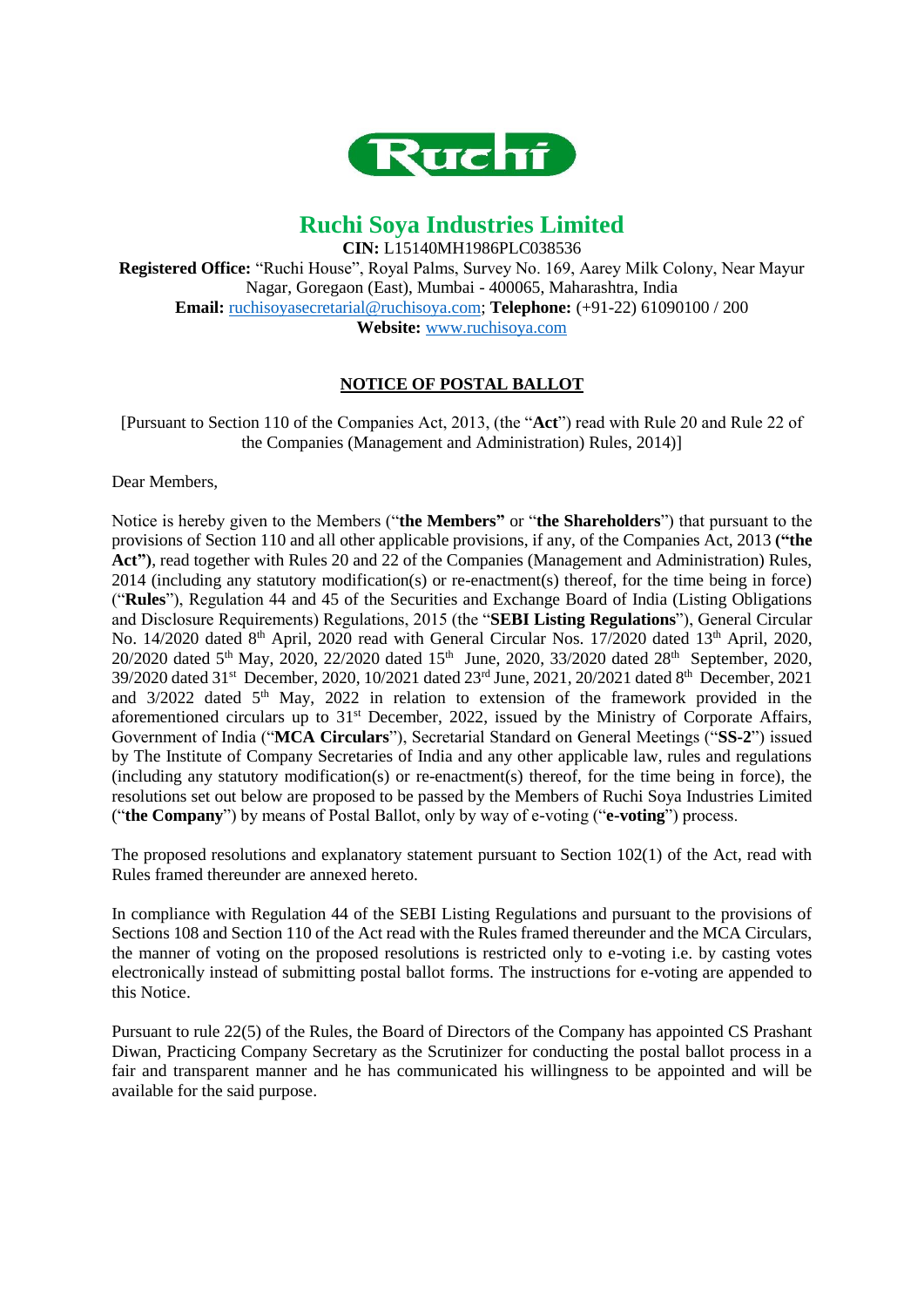Members are requested to carefully read the instructions mentioned in this Notice and record their assent ("FOR") or dissent ("AGAINST") on the proposed resolutions through the e-voting process not later than 5:00 p.m. (IST) on 22nd day of June, 2022, failing which it will be considered that no reply has been received from the Member.

The Company has engaged the services of National Securities Depository Limited (hereinafter referred to as "NSDL" or "Service Provider") for facilitating e-voting to enable the Members to cast their votes electronically instead of dispatching postal ballot forms. In accordance with the MCA Circulars, the Company has made necessary arrangements to enable the Members whose email addresses are not registered with their Depository Participant or the Registrar (RTA) to register their e-mail address by following the procedure set out in the Postal Ballot Notice. The postal ballot results will be submitted within two working days from conclusion of the e-voting period to the stock exchanges in accordance with the SEBI Listing Regulations.

The Scrutinizer will submit the results of the e-voting to the Chairman of the Company or any other authorized officer(s) of the Company after completion of the scrutiny of the e-voting. The results of the Postal Ballot along with the Scrutinizer's Report will also be displayed on the website of the Company at [https://www.ruchisoya.com](https://www.ruchisoya.com/) and the Service Provider a[t www.evoting.nsdl.com](http://www.evoting.nsdl.com/) while simultaneously being communicated to National Stock Exchange of India Limited and BSE Limited where the equity shares of the Company are listed.

The proposed resolutions, if approved, will be taken as having duly passed on the last date specified for e-voting by the requisite majority of Members by means of Postal Ballot, i.e. 22<sup>nd</sup> day of June, 2022.

## **SPECIAL BUSINESS:**

## **1. Approval for change in the name of the Company and consequent amendments in Memorandum and Articles of Association of the Company:**

To consider and if thought fit, to pass the following Resolution, as a **Special Resolution:**

**"RESOLVED THAT** pursuant to the provisions of section 4, section 5, section 13 and section 14 and other applicable provisions, if any, of the Companies Act, 2013 and the applicable rules made thereunder (including any statutory modification(s) or re-enactment(s) thereof, for the time being in force), and any other applicable law(s), rule(s), regulation(s), guideline(s), the provisions of the Memorandum and Articles of Association of the Company and Securities and Exchange Board of India (Listing Obligations and Disclosure Requirements) Regulations, 2015, and subject to approval of the Central Registration Centre, Registrar of Companies and/ or any other statutory authority **("the Authority")** as may be necessary, approval of the members of the Company be and is hereby accorded for change of name of the Company from "**Ruchi Soya Industries Limited**" to "**Patanjali Foods Limited**" or such other name as may be approved by the Authority.

**RESOLVED FURTHER THAT** subject to the approval and upon issuance of fresh certificate of incorporation by the Central Registration Centre, Registrar of Companies and / or any other statutory authority, the name clause being clause I in the Memorandum of Association of the Company be altered accordingly and substituted by the following clause:

I. The name of the Company is Patanjali Foods Limited.

**RESOLVED FURTHER THAT** upon issuance of fresh certificate of incorporation by the Authority consequent upon change of name of the Company, the old name "Ruchi Soya Industries Limited" wherever appearing in the Memorandum of Association and Articles of Association of the Company and other documents and places be substituted with the new name as "Patanjali Foods Limited" or such other name as may be approved by the Authority.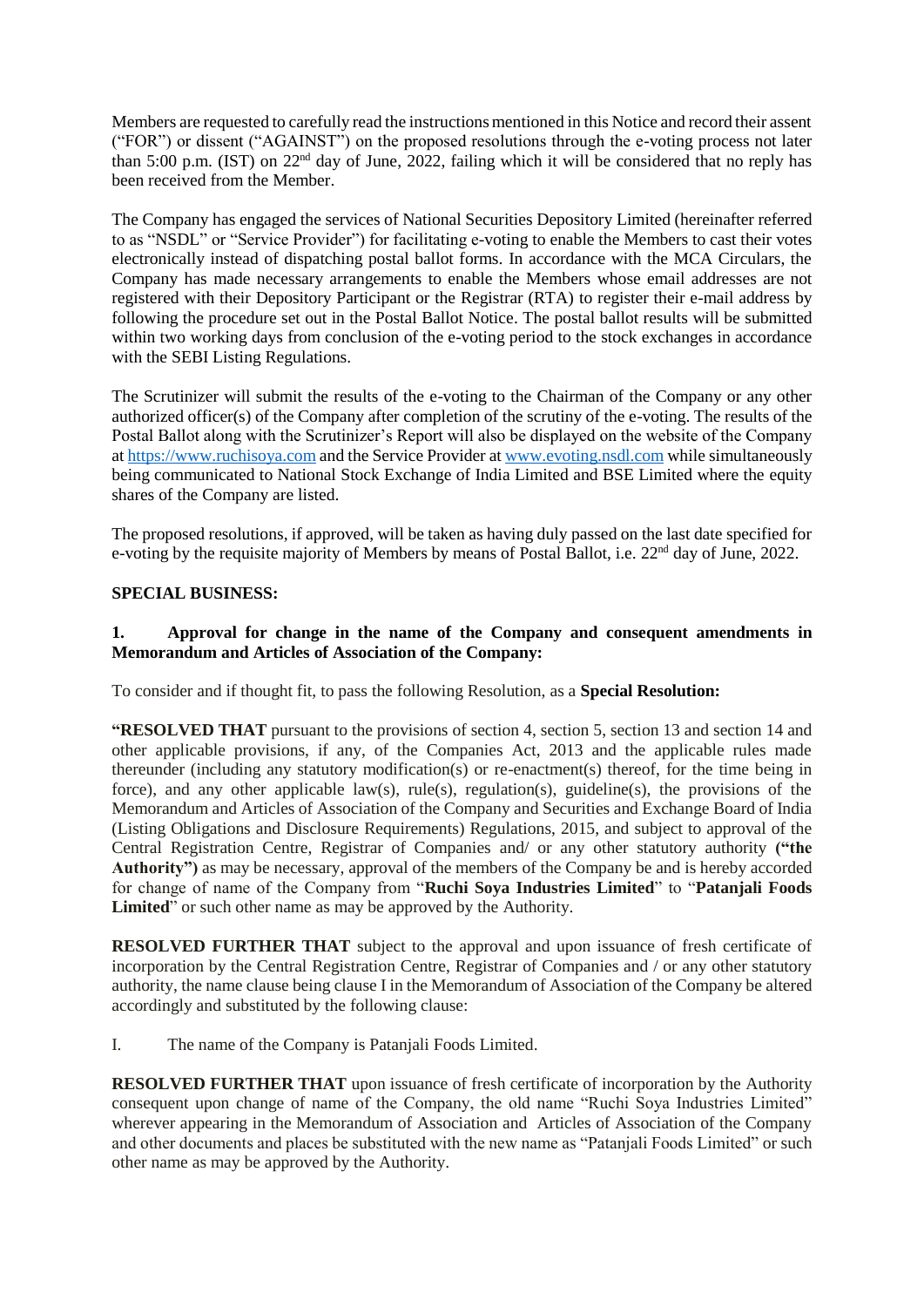**RESOLVED FURTHER THAT** the Directors and the Company Secretary of the Company be and are hereby severally and/ or jointly authorised to sign, execute and file necessary applications, forms, deeds, documents and writings as may be necessary for and on behalf of the Company and to settle and finalise all issues that may arise in this regard and to do all such acts, deeds, matters and things as may be deemed necessary, proper, expedient or incidental for giving effect to the foregoing resolutions and to further authorise and delegate all or any of the powers conferred herein in any manner as they may deem fit".

## **2. Approval for related party transaction in connection with acquisition of food retail business undertaking from Patanjali Ayurved Limited on a going concern basis by way of slump sale**

To consider and if thought fit, to pass the following Resolution, as an **Ordinary Resolution:**

"**RESOLVED THAT** pursuant to the provisions Section 188 and other applicable provisions of the Companies Act, 2013 ("**Act**") read with relevant rules framed thereunder (including any statutory modification(s) or re-enactment thereof for the time being in force) and other applicable provisions of the Act, Regulation 23(4) of the SEBI (Listing Obligations and Disclosure Requirements) Regulations, 2015 ("**Listing Regulations**"), the Memorandum and Articles of Association of the Company and the Company's Policy on materiality of related party transactions and on dealing with related party transactions, approval of the Members of the Company be and is hereby accorded for entering into a transaction with Patanjali Ayurved Limited ("**PAL**"), a Related Party within the meaning of Section  $2(76)$  of the Companies Act, 2013 and Regulation  $2(1)(zb)$  of the Listing Regulations, for acquisition of food retail business undertaking of PAL along with manufacturing plants located at Padartha, Haridwar and Newasa, Maharashtra ("**Food Retail Business Undertaking**") as a going concern on a slump sale basis for an aggregate consideration of INR 690,00,00,000/- (Rupees Six Hundred Ninety Crores only) subject to adjustments, on such terms and conditions, and with effect from such date, as may be approved by the board of directors of the Company (hereinafter referred to as the "**Board**" which term shall include any Committee constituted by the Board of Directors of the Company or any person(s) authorised by the Board to exercise the powers conferred on the Board of Directors of the Company by this resolution).

**RESOLVED FURTHER THAT** for the purpose of giving effect to the above resolution, the Board, be and is hereby authorised to do all things and to take all incidental and necessary steps for and on behalf of the Company and to take from time to time all decisions and steps necessary, expedient or proper, with respect to implementation of the above mentioned resolution (including finalizing, settling and executing of such documents / writings / deeds / papers / agreements as may be necessary or incidental thereto), and also to take all other decisions as it may, in its absolute discretion, deem appropriate and to deal with all questions or difficulties that may arise in the course of implementing the above resolution."

# **3. Approval for related party transactions with Patanjali Ayurved Limited**

To consider and if thought fit, to pass the following Resolution, as an **Ordinary Resolution:**

**"RESOLVED THAT** pursuant to the provisions of Regulation 23(4) of the SEBI (Listing Obligations and Disclosure Requirements) Regulations, 2015 **("Listing Regulations")**, the applicable provisions of the Companies Act, 2013 along with the rules made thereunder and other applicable laws including any amendments, modifications, variations or re-enactments thereof, the Company's Policy on materiality of related party transactions and on dealing with related party transactions and as per the recommendation/approval of the Audit Committee and the Board of Directors of the Company,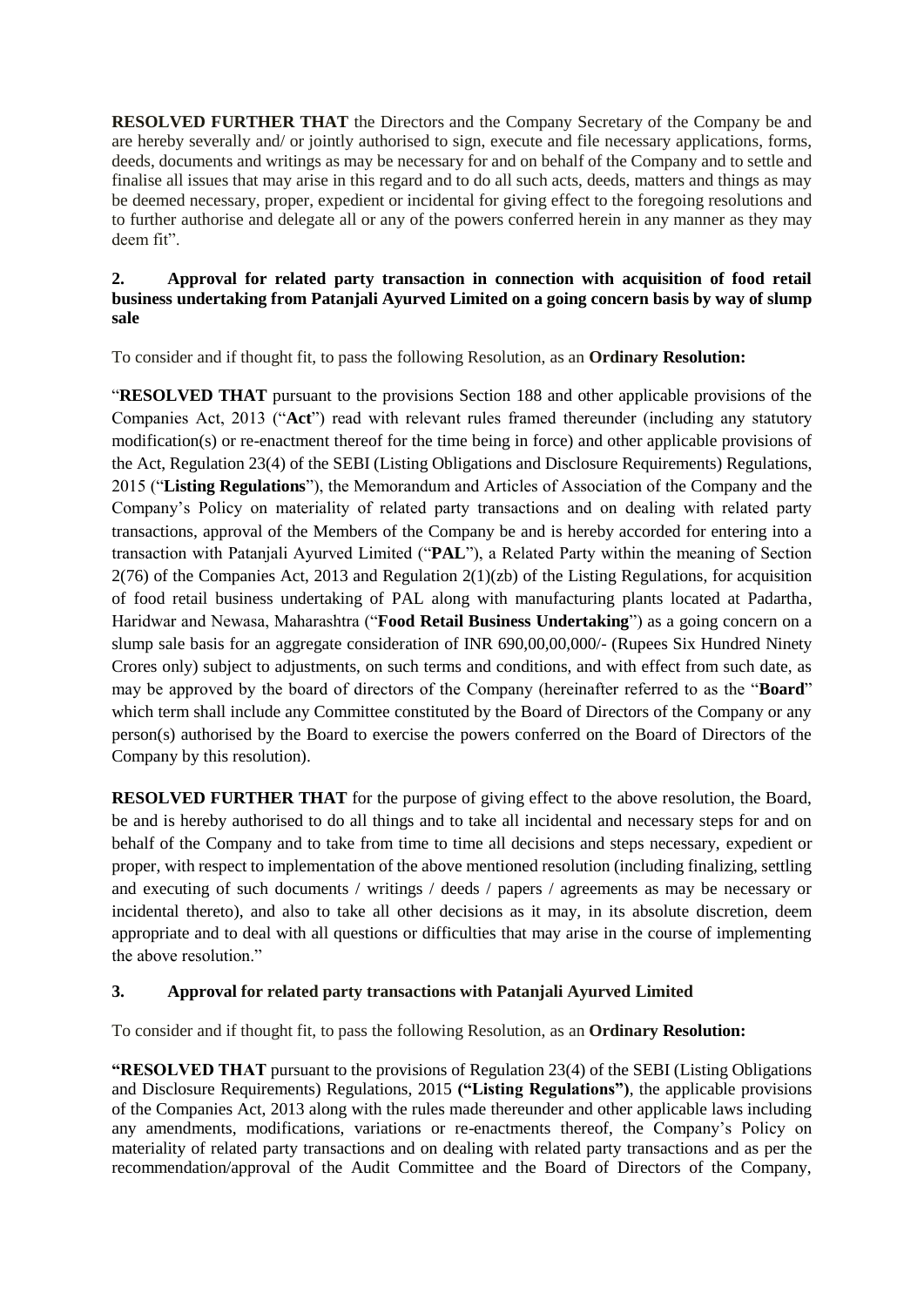approval of the members of the Company be and is hereby accorded to the Company for entering into and/or continuing to enter into transaction(s) with Patanjali Ayurved Limited, a Related Party within the meaning of Section 2(76) of the Companies Act, 2013 and Regulation 2(1)(zb) of the Listing Regulations, for sale/ purchase of goods, packing materials, rendering of services and other transactions in the ordinary course of business of the Company, from time to time, during the financial year ending 31<sup>st</sup> March, 2023 upto an amount not exceeding Rs. 950 crores, on such terms and conditions as may be decided by the Audit Committee / Board of Directors of the Company as they may deem fit.

**RESOLVED FURTHER THAT** the Board of Directors of the Company be and is hereby authorised to delegate all or any of the powers conferred on it to any Committee of Directors and/or Managing Director of the Company and to do all such acts, deeds, matters and things and take all such steps as may be considered necessary or expedient to give effect to the aforesaid resolution.

**RESOLVED FURTHER THAT** all actions taken by the Audit Committee and Board in connection with any matter referred to or contemplated in this resolution, be and are hereby approved, ratified and confirmed in all respects."

> By Order of the Board of Directors For **Ruchi Soya Industries Limited**

**Place : Mumbai Ramji Lal Gupta Date : May 18, 2022** Company Secretary

**Registered Office: "Ruchi House",** Royal Palms, Survey No. 169, Aarey Milk Colony, Near Mayur Nagar, Goregaon (East), Mumbai - 400065, Maharashtra, India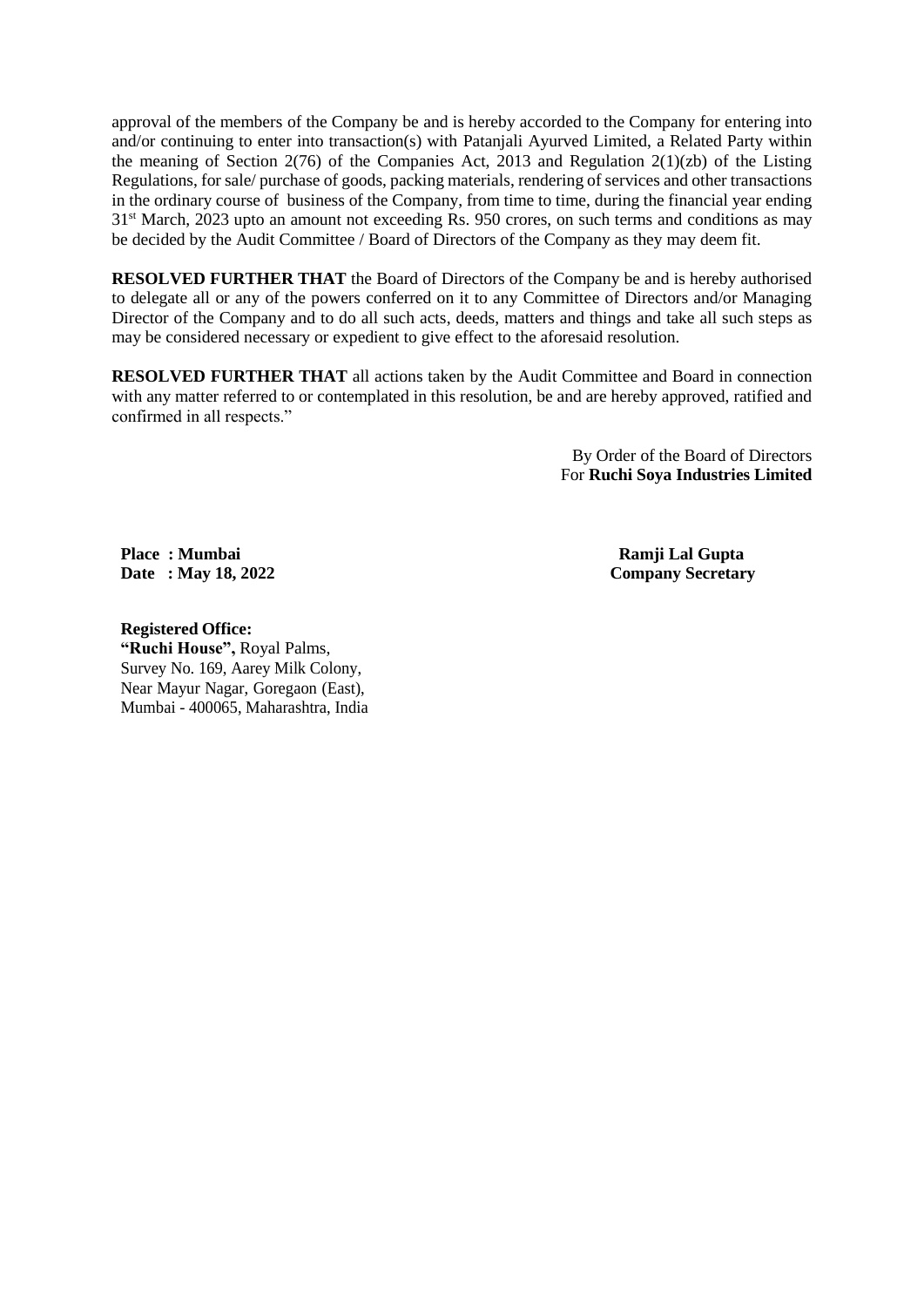#### **NOTES:**

- 1. The Explanatory Statement pursuant to Section 102 read with Section 110 and other applicable provisions of the Act read with the rules framed thereunder concerning the special business in respect of item nos. 1 to 3 as set out above is annexed hereto and forms part of this Notice.
- 2. In accordance with the General Circular No. 14/2020 dated April 8, 2020 and General Circular No. 17/2020 dated April 13, 2020 read with other relevant circulars, including General Circular No. 10/2021 dated June 23, 2021, General Circular No. 20/2021 dated December 8, 2021, and General Circular No. 3/2022 dated May 5, 2022 issued by the Ministry of Corporate Affairs, Government of India **("the MCA Circulars")** and the Circulars issued by the Securities and Exchange Board of India **("SEBI")** from time to time **("the SEBI Circulars")**, this Postal Ballot Notice is being sent only by electronic mode to those Members whose names would appear on the Register of Members / List of Beneficial Owners as on 19<sup>th</sup> May, 2022 ("the Cut**off Date"**), to be received from National Securities Depository Limited **("NSDL")** and Central Depository Services (India) Limited **("CDSL")** (collectively referred to as **"Depositories"**) and whose e-mail address is registered with the Company/ Depositories/ Depository Participants. A copy of this Postal Ballot Notice will also be available on the website of the Company at [www.ruchisoya.com,](http://www.ruchisoya.com/) BSE Limited **("BSE")** and National Stock Exchange of India Limited **("NSE")** at [www.bseindia.com](http://www.bseindia.com/) and [www.nseindia.com](http://www.nseindia.com/) respectively and the website of NSDL, the e-voting service providing agency to the Company [\(www.evoting.nsdl.com\)](http://www.evoting.nsdl.com/).
- 3. In accordance with the MCA Circulars, the Notice is being sent in electronic form only. The hard copy of the Notice along with the Postal Ballot forms and pre-paid business envelope will not be sent to the Members for the Postal Ballot. Accordingly, the communication of the assent or dissent of the Members would take place through the e-voting system only. A person who is not a Member on the relevant date should treat this notice for information purpose only.
- 4. In compliance with the provisions of Section 108 and 110 of the Act read with Rules 20 and 22 of the Companies (Management and Administration) Rules, 2014, as amended from time to time, Regulation 44 of the SEBI Listing Regulations and Secretarial Standard (SS-2) issued by The Institute of Company Secretaries of India on General Meetings, the Company is offering e-voting facility to enable the Members to cast their votes electronically. The instructions for e-voting are provided as part of this Notice.
- 5. As required by Rule 20 and 22 of the Rules read with the Listing Regulations, the dispatch of the Postal Ballot Notice and Explanatory Statement will be announced through an advertisement in at least one English language and one vernacular language newspaper where the Registered Office of the Company is situated.
- 6. The e-voting rights of the Shareholders / beneficial owners shall be reckoned on the shares held by them as on  $19<sup>th</sup>$  day of May, 2022 being the Cut-off date for the purpose. The shareholders of the Company holding shares either in dematerialised or in physical form, as on the Cut-off date, can cast their vote electronically.
- 7. The voting rights for the equity shares of the Company are one vote per equity share, registered in the name of the member. The voting rights of the members shall be in proportion to the percentage of paid-up equity share capital of the Company held by them. In case of joint holders, only such joint holder who is higher in the order of names will be entitled to vote.
- 8. Once the vote is cast, whether partially or otherwise, the member shall not be allowed to change it subsequently or cast the vote again.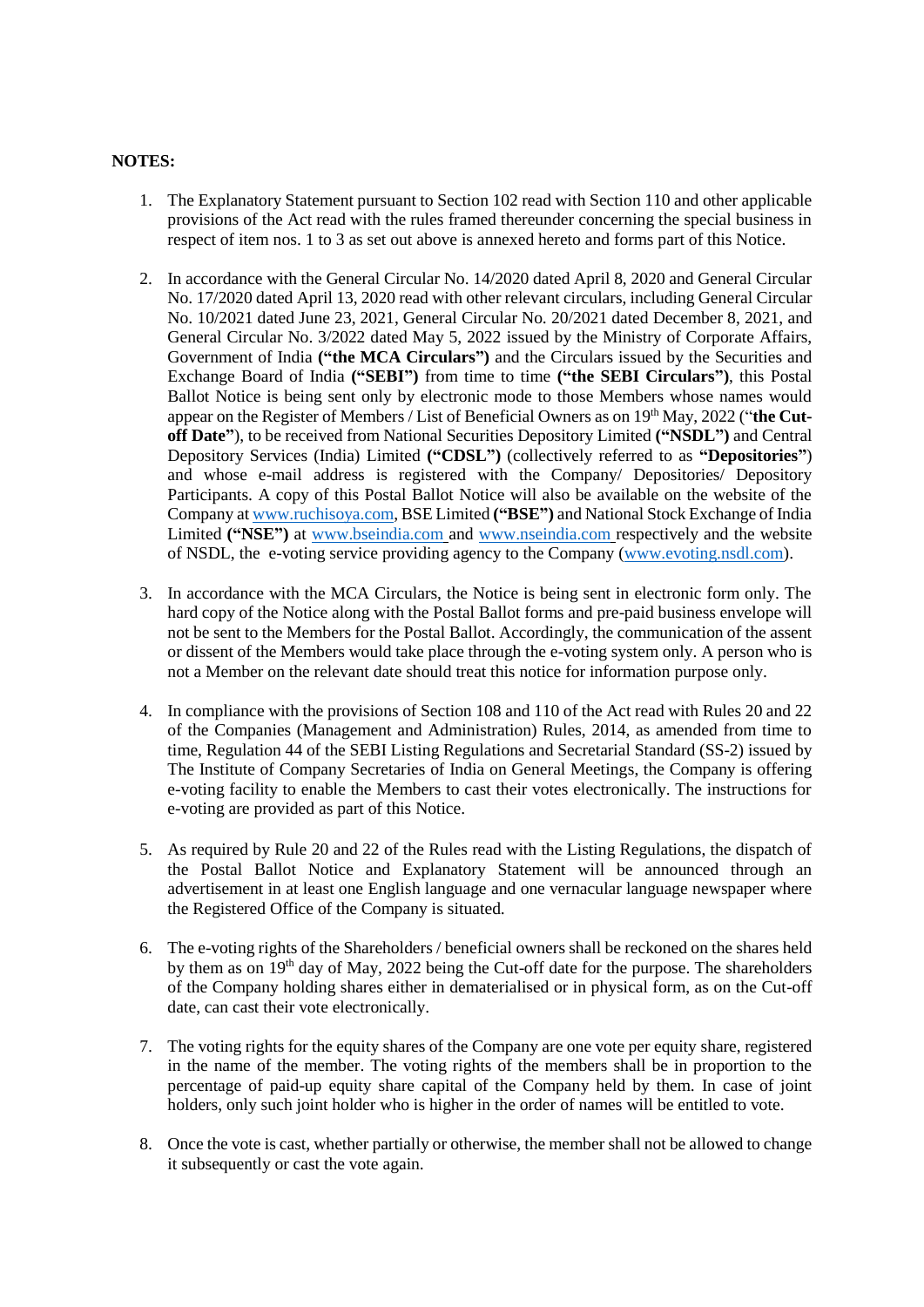- 9. Postal Ballot (e-voting) commences on Tuesday, the  $24<sup>th</sup>$  day of May,  $2022$  (9.00 a.m. IST) and ends on Wednesday, the 22nd day of June, 2022 (5.00 p.m. IST). At the end of the e-voting period, the facility shall forthwith be blocked and e-voting shall not be allowed beyond the said date and time.
- 10. The proposed resolutions, if approved, by requisite majority, shall be deemed to have been passed on the last date of e-voting, which would be  $22<sup>nd</sup>$  June, 2022. The resolutions passed by the Members through Postal Ballot are deemed to have been passed as if the same have been passed at a general meeting of the Members.
- 11. All the documents referred to in the explanatory statement will be available for inspection electronically until the last date for receipt of votes through the e-voting process. Members seeking to inspect such documents can send an email to [ruchisoyasecretarial@ruchisoya.com.](mailto:ruchisoyasecretarial@ruchisoya.com)
- 12. In case of any queries, you may refer the Frequently Asked Questions (FAQs) for shareholders and e-voting user manual for shareholders available at the download section of [www.evoting.nsdl.com](http://www.evoting.nsdl.com/) or call on toll free no.: **1800 1020 990 /1800 224 430** or send a request at [evoting@nsdl.co.in](mailto:evoting@nsdl.co.in) or contact Ms. Pallavi Mhatre (Senior Manager-NSDL), Trade World, A wing, 4th Floor, Kamala Mills Compound, Lower Parel, Mumbai - 400013, at the designated email id - [evoting@nsdl.co.in](mailto:evoting@nsdl.co.in) or at telephone nos.: **1800 1020 990 /1800 224 430**, who will also address the grievances connected with the voting by electronic means.

## **PROCEDURE FOR REGISTRATION OF EMAIL IDS WITH THE DEPOSITORIES FOR PROCURING USER ID AND PASSWORD AND FOR E-VOTING ON THE RESOLUTIONS SET OUT IN THIS NOTICE:**

- i) In case the shares are held in physical mode, shareholders are requested to provide Folio No., Name of shareholder, scanned copy of the share certificate (front and back), self-attested scanned copy of PAN and Aadhar Card by e-mail to the Company at [ruchisoyasecretarial@ruchisoya.com](mailto:ruchisoyasecretarial@ruchisoya.com) or Company's RTA i.e. Sarthak Global Limited at [investors@sarthakglobal.com.](mailto:investors@sarthakglobal.com)
- ii) In case the shares are held in demat mode, please provide DPID & CLID (16 digit DPID + CLID or 16 digit beneficiary ID), Name, self-attested scanned copy of client master or copy of Consolidated Account statement, PAN and Aadhar to the respective Depository Participants.
- iii) If you are an Individual shareholder holding securities in demat mode, you are requested to refer to the login method explained below i.e. Login method for e-Voting.
- iv) Alternatively shareholders/members may send a request to [evoting@nsdl.co.in](mailto:evoting@nsdl.co.in) for procuring user id and password for e-voting by providing above mentioned documents.
- v) Members are required to update their mobile number and email ID correctly in their demat account in order to access e-voting facility.

After successful submission of the e-mail ID, the Company or NSDL will share an electronic copy of the Postal Ballot Notice within 48 hours of receiving details of e-mail ID.

## **General information and instructions relating to e-voting:**

(i) The voting period begins on Tuesday, the 24<sup>th</sup> day of May, 2022 (9.00 a.m. IST) and ends on Wednesday, the  $22<sup>nd</sup>$  day of June, 2022 (5.00 p.m. IST). During this period, the shareholders of the Company, holding shares either in physical form or in dematerialized form, as on the cut-off date viz. 19<sup>th</sup> May, 2022 may cast their votes electronically. The evoting module shall be disabled by NSDL for voting thereafter.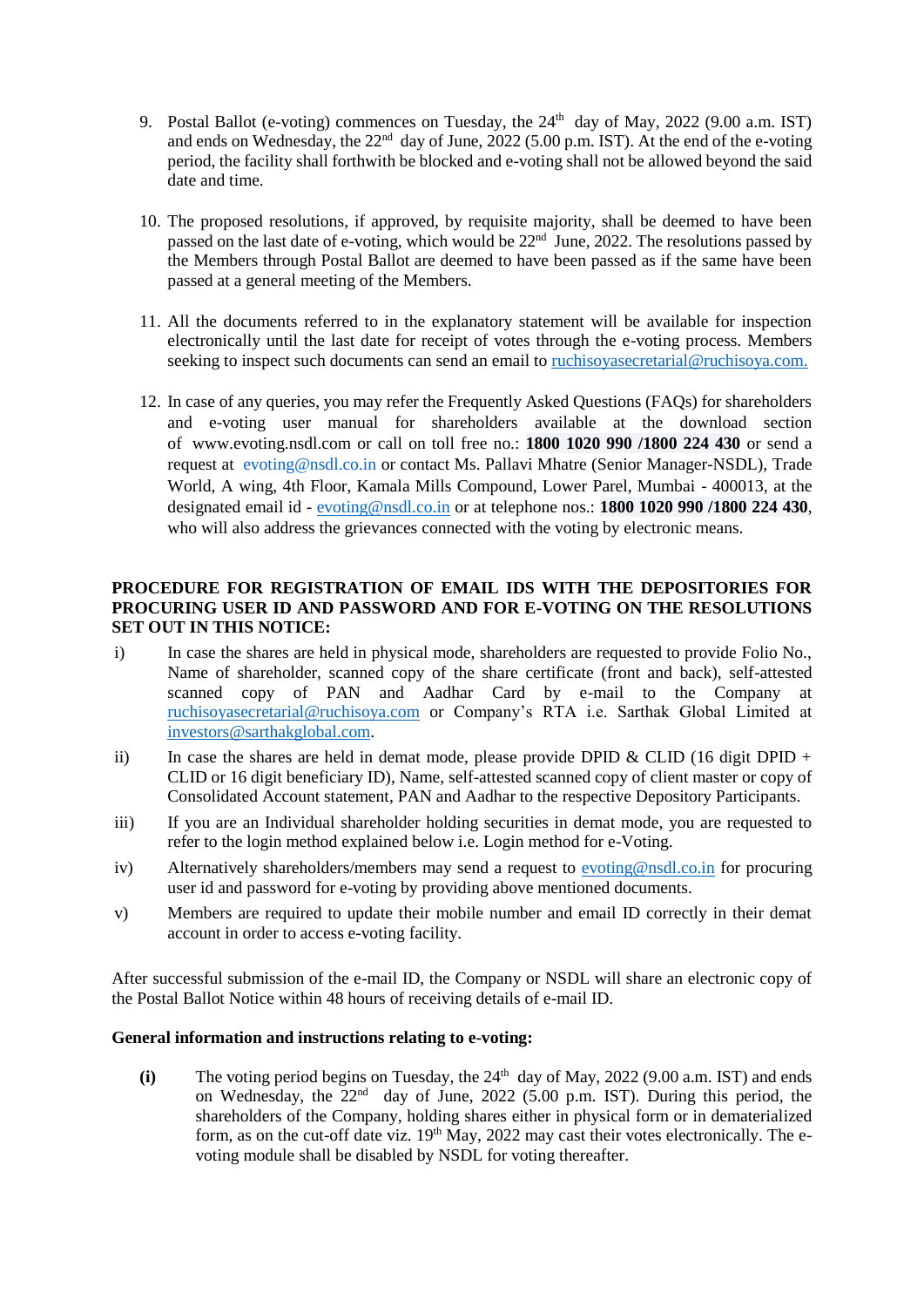(ii) Pursuant to SEBI Circular No. SEBI/HO/CFD/CMD/CIR/P/2020/242 dated 9<sup>th</sup> December, 2020 and under Regulation 44 of the SEBI Listing Regulations, listed entities are required to provide e-voting facility to its shareholders, in respect of all shareholders' resolutions. Individual shareholders holding securities in demat mode are allowed to vote through their demat account maintained with Depositories and Depository Participants. Shareholders are advised to update their mobile number and E-mail ID in their demat accounts in order to access e-voting facility.

Pursuant to above said SEBI Circular, Login method for e-voting for Individual shareholders holding securities in Demat mode is given below:

# **Instruction for E-Voting:**

The Company has engaged the services of NSDL for providing e-voting facility to the eligible members, enabling them to cast their vote electronically, in a secured manner.

The manner of e-voting by (i) individual shareholders holding Equity Shares of the Company in demat mode (ii) shareholders other than individuals holding Equity Shares of the Company in demat mode (iii) shareholders holding Equity Shares of the Company in physical mode and (iv) shareholders who have not registered their e-mail address, is explained in the instructions given herein below.

## **How do I vote electronically using NSDL e-Voting system?**

The way to vote electronically on NSDL e-Voting system consists of "Two Steps" which are mentioned below:

#### **Step 1: Access to NSDL e-Voting system**

#### **A) Login method for e-Voting for Individual shareholders holding securities in demat mode**

In terms of SEBI circular dated December 9, 2020 on e-Voting facility provided by Listed Companies, Individual shareholders holding securities in demat mode are allowed to vote through their demat account maintained with Depositories and Depository Participants. Shareholders are advised to update their mobile number and email Id in their demat accounts in order to access e-Voting facility.

| <b>Type of shareholders</b>                                               | <b>Login Method</b>                                                                                                                                                                                                                                                                                                                                                                                                                                                                                                                                                                                                                                                                                                                                                                                                                           |
|---------------------------------------------------------------------------|-----------------------------------------------------------------------------------------------------------------------------------------------------------------------------------------------------------------------------------------------------------------------------------------------------------------------------------------------------------------------------------------------------------------------------------------------------------------------------------------------------------------------------------------------------------------------------------------------------------------------------------------------------------------------------------------------------------------------------------------------------------------------------------------------------------------------------------------------|
| Individual Shareholders holding<br>securities in demat mode with<br>NSDL. | Existing <b>IDeAS</b> user can visit the e-Services website of NSDL<br>1.<br>Viz. https://eservices.nsdl.com either on a Personal Computer<br>or on a mobile. On the e-Services home page click on the<br>"Beneficial Owner" icon under "Login" which is available<br>under 'IDeAS' section, this will prompt you to enter your<br>existing User ID and Password. After<br>successful<br>authentication, you will be able to see e-Voting services under<br>Value added services. Click on "Access to e-Voting" under e-<br>Voting services and you will be able to see e-Voting page.<br>Click on company name or e-Voting service provider i.e.<br><b>NSDL</b> and you will be re-directed to e-Voting website of<br>NSDL for casting your vote during the e-Voting period.<br>2. If you are not registered for IDeAS e-Services, option to |
|                                                                           | register is available at https://eservices.nsdl.com.<br>Select                                                                                                                                                                                                                                                                                                                                                                                                                                                                                                                                                                                                                                                                                                                                                                                |

Login method for Individual shareholders holding securities in demat mode is given below: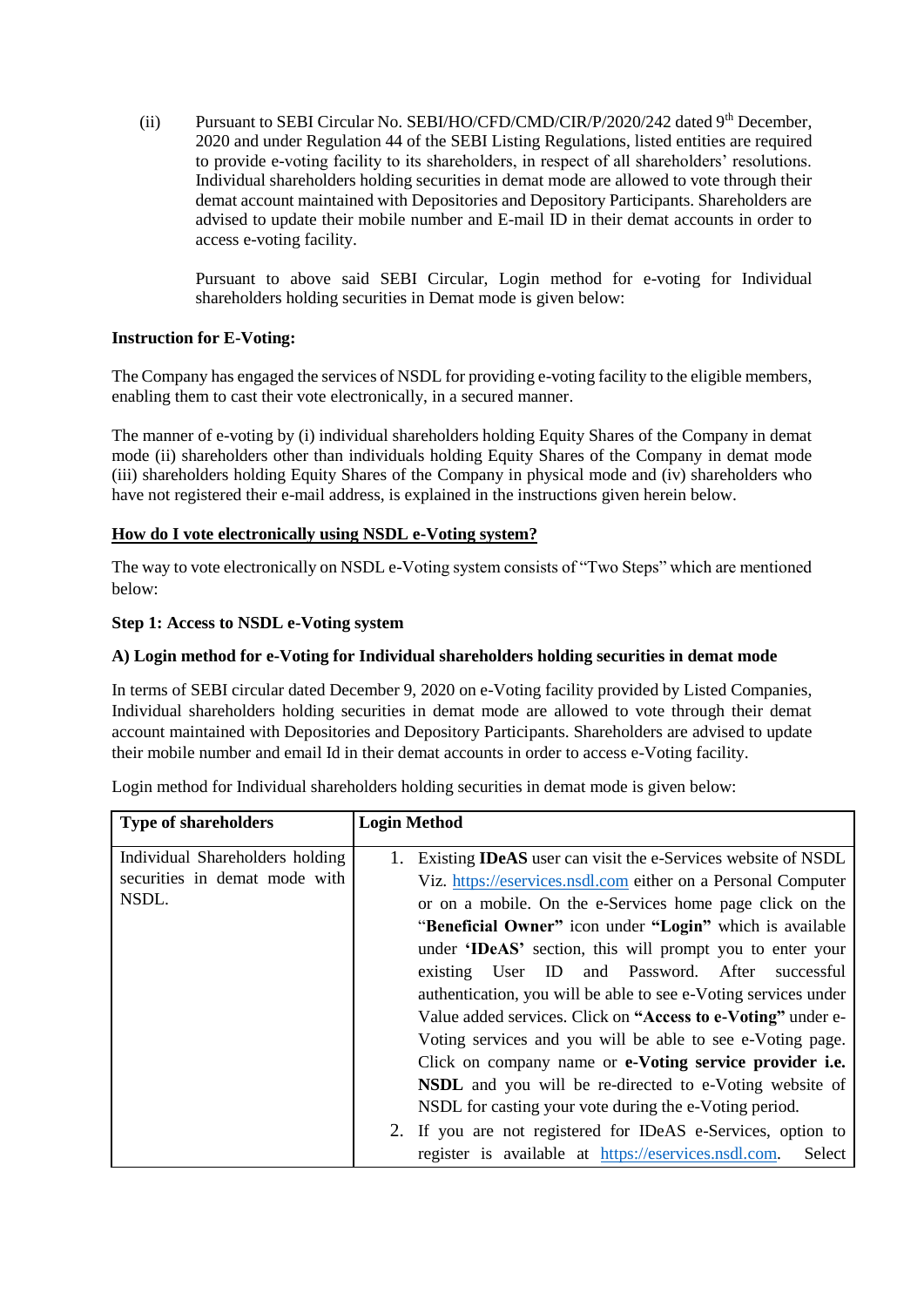|                                                                                 | Online for IDeAS Portal"<br>"Register<br>click<br><sub>or</sub><br>at<br>https://eservices.nsdl.com/SecureWeb/IdeasDirectReg.jsp<br>Visit the e-Voting website of NSDL. Open web browser by<br>3.<br>typing the following URL: https://www.evoting.nsdl.com/<br>either on a Personal Computer or on a mobile. Once the home<br>page of e-Voting system is launched, click on the icon "Login"<br>which is available under 'Shareholder/Member' section. A new<br>screen will open. You will have to enter your User ID (i.e. your<br>sixteen digit demat account number hold with NSDL),<br>Password/OTP and a Verification Code as shown on the screen.<br>After successful authentication, you will be redirected to NSDL<br>Depository site wherein you can see e-Voting page. Click on<br>company name or e-Voting service provider i.e. NSDL and<br>you will be redirected to e-Voting website of NSDL for casting<br>your vote during the e-Voting period.<br>Shareholders/Members can also download NSDL Mobile App<br>4.<br>"NSDL Speede" facility by scanning the QR code mentioned<br>below for seamless voting experience.<br><b>NSDL Mobile App is available on</b><br>App Store<br>Google Play |
|---------------------------------------------------------------------------------|-------------------------------------------------------------------------------------------------------------------------------------------------------------------------------------------------------------------------------------------------------------------------------------------------------------------------------------------------------------------------------------------------------------------------------------------------------------------------------------------------------------------------------------------------------------------------------------------------------------------------------------------------------------------------------------------------------------------------------------------------------------------------------------------------------------------------------------------------------------------------------------------------------------------------------------------------------------------------------------------------------------------------------------------------------------------------------------------------------------------------------------------------------------------------------------------------------------|
| Individual Shareholders holding<br>securities in demat mode with<br><b>CDSL</b> | Existing users who have opted for Easi / Easiest, they can login<br>1.<br>through their user id and password. Option will be made<br>available to reach e-Voting page without any further<br>authentication. The URL for users to login to Easi / Easiest are<br>https://web.cdslindia.com/myeasi/home/login<br><b>or</b><br>www.cdslindia.com and click on New System Myeasi.                                                                                                                                                                                                                                                                                                                                                                                                                                                                                                                                                                                                                                                                                                                                                                                                                              |
|                                                                                 | After successful login of Easi/Easiest the user will be also able<br>2.<br>to see the E Voting Menu. The Menu will have links of e-<br>Voting service provider i.e. NSDL. Click on NSDL to cast<br>your vote.                                                                                                                                                                                                                                                                                                                                                                                                                                                                                                                                                                                                                                                                                                                                                                                                                                                                                                                                                                                               |
|                                                                                 | If the user is not registered for Easi/Easiest, option to register<br>3.<br>is available at<br>https://web.cdslindia.com/myeasi/Registration/EasiRegistratio<br>$\underline{n}$                                                                                                                                                                                                                                                                                                                                                                                                                                                                                                                                                                                                                                                                                                                                                                                                                                                                                                                                                                                                                             |
|                                                                                 | Alternatively, the user can directly access e-Voting page by<br>4.<br>providing demat Account Number and PAN No. from a link in<br>www.cdslindia.com home page. The system will authenticate<br>the user by sending OTP on registered Mobile & Email as<br>recorded in the demat Account. After successful authentication,                                                                                                                                                                                                                                                                                                                                                                                                                                                                                                                                                                                                                                                                                                                                                                                                                                                                                  |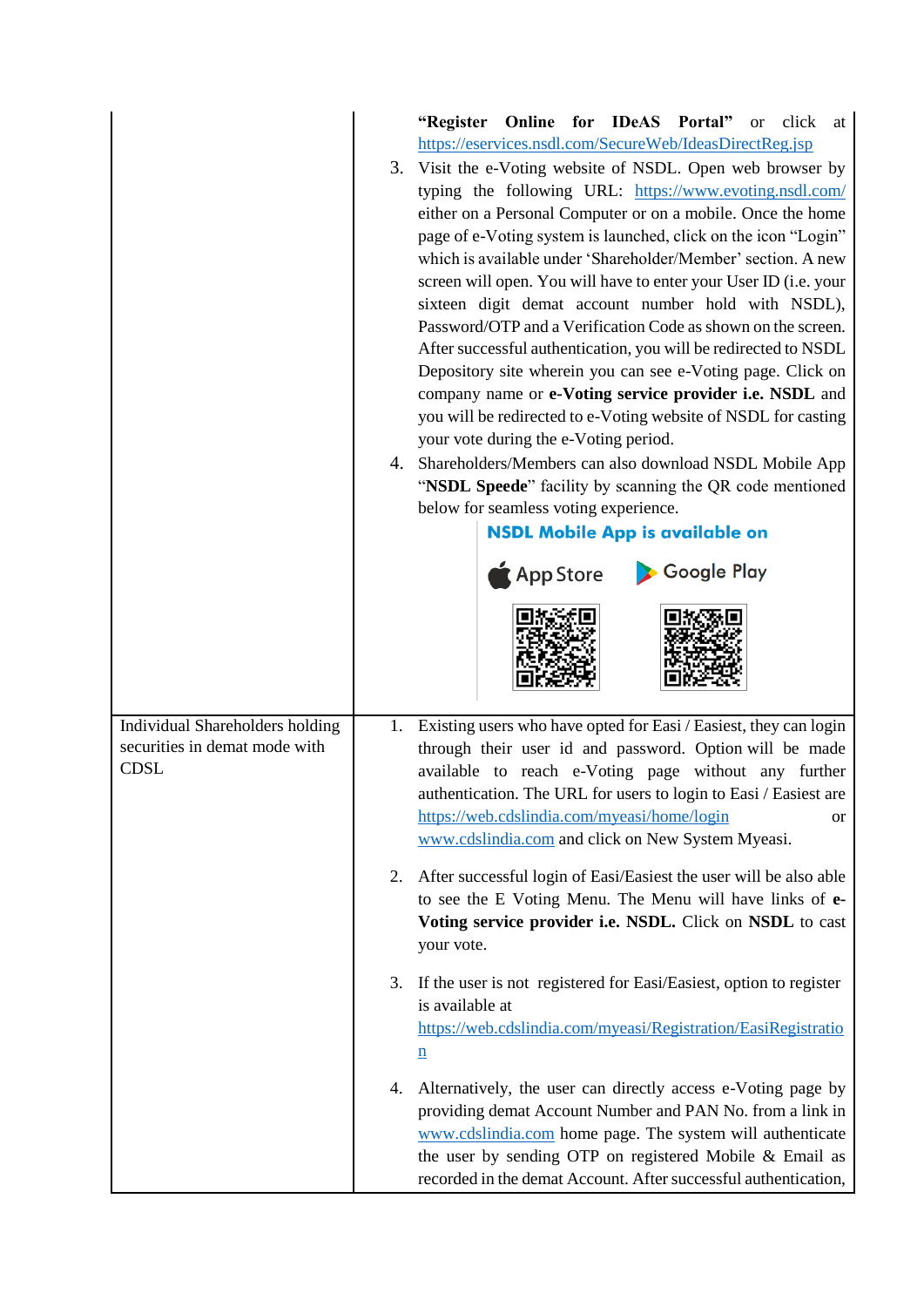|                                                                                                                        | user will be provided links for the respective ESP i.e. NSDL<br>where the e-Voting is in progress.                                                                                                                                                                                                                                                                                                                                                                                                                                                                                                                               |
|------------------------------------------------------------------------------------------------------------------------|----------------------------------------------------------------------------------------------------------------------------------------------------------------------------------------------------------------------------------------------------------------------------------------------------------------------------------------------------------------------------------------------------------------------------------------------------------------------------------------------------------------------------------------------------------------------------------------------------------------------------------|
| Individual Shareholders (holding)<br>securities in demat mode) login<br>their<br>depository<br>through<br>participants | You can also login using the login credentials of your demat account<br>through your Depository Participant registered with NSDL/CDSL for<br>e-Voting facility. upon logging in, you will be able to see e-Voting<br>option. Click on e-Voting option, you will be redirected to<br>NSDL/CDSL Depository site after successful authentication, wherein<br>you can see e-Voting feature. Click on company name or e-Voting<br>service provider i.e. NSDL and you will be redirected to e-Voting<br>website of NSDL for casting your vote during the e-Voting period or<br>joining virtual meeting $\&$ voting during the meeting. |

**Important note:** Members who are unable to retrieve User ID/ Password are advised to use Forget User ID and Forget Password option available at abovementioned website.

**Helpdesk for Individual Shareholders holding securities in demat mode for any technical issues related to login through Depository i.e. NSDL and CDSL.**

| Login type                                                            | <b>Helpdesk details</b>                                                                                                                                                                                |
|-----------------------------------------------------------------------|--------------------------------------------------------------------------------------------------------------------------------------------------------------------------------------------------------|
| Individual Shareholders holding securities<br>in demat mode with NSDL | Members facing any technical issue in login can contact<br>NSDL helpdesk by sending a request at evoting@nsdl.co.in<br>or call at toll free no.: 1800 1020 990 and 1800 22 44 30                       |
| Individual Shareholders holding securities<br>in demat mode with CDSL | Members facing any technical issue in login can contact<br>helpdesk by sending a<br>CDSL<br>request<br>at<br>helpdesk.evoting@cdslindia.com or contact<br>$022 -$<br>at<br>23058738 or 022-23058542-43 |

# **B) Login Method for shareholders other than Individual shareholders holding securities in demat mode and shareholders holding securities in physical mode.**

# **How to Log-in to NSDL e-Voting website?**

- 1. Visit the e-Voting website of NSDL. Open web browser by typing the following URL: <https://www.evoting.nsdl.com/> either on a Personal Computer or on a mobile.
- 2. Once the home page of e-Voting system is launched, click on the icon "Login" which is available under 'Shareholder/Member/creditor' section.
- 3. A new screen will open. You will have to enter your User ID, your Password/OTP and a Verification Code as shown on the screen. *Alternatively, if you are registered for NSDL eservices i.e. IDEAS, you can log-in at <https://eservices.nsdl.com/> with your existing IDEAS login. Once you log-in to NSDL eservices after using your log-in credentials, click on e-Voting and you can proceed to Step 2 i.e. Cast your vote electronically.*
- 4. Your User ID details are given below :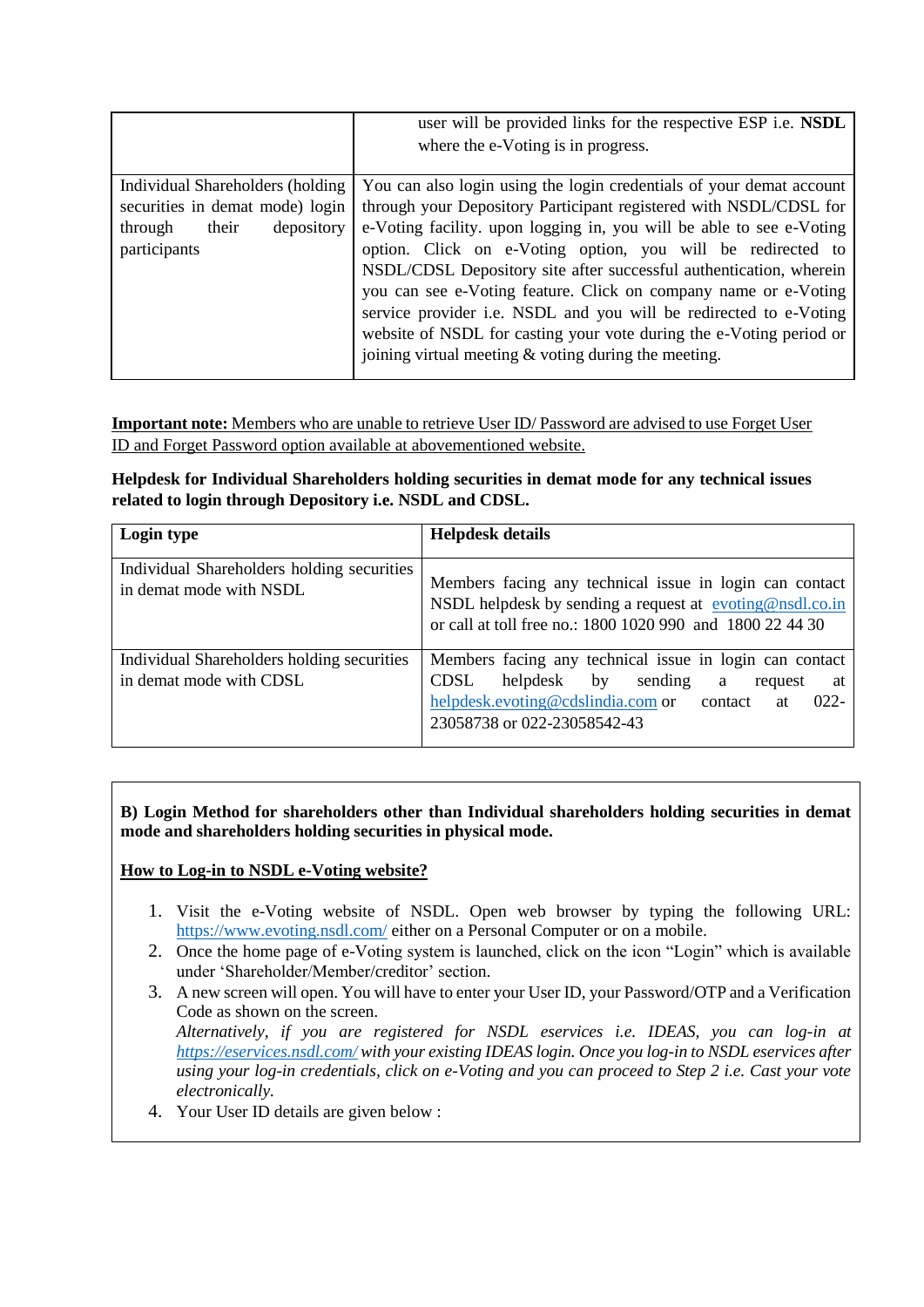| Manner of holding shares i.e. Your User ID is:<br>Demat (NSDL or CDSL) or<br><b>Physical</b> |                                                                                                                                                                           |
|----------------------------------------------------------------------------------------------|---------------------------------------------------------------------------------------------------------------------------------------------------------------------------|
| a) For Members who hold<br>shares in demat account with<br>NSDL.                             | 8 Character DP ID followed by 8 Digit Client ID<br>For example if your DP ID is IN300*** and Client ID<br>is $12******$ then your user ID is IN300***12******.            |
| b) For Members who hold<br>shares in demat account with<br>CDSL.                             | 16 Digit Beneficiary ID<br>Beneficiary<br>example if your<br>ID<br>For<br><i>is</i><br>$12**********************$<br>then<br>ID<br>is<br>your<br>user<br>12************** |
| c) For Members holding shares<br>in Physical Form.                                           | EVEN Number followed by Folio Number registered<br>with the company<br>For example if folio number is $001***$ and EVEN is<br>101456 then user ID is 101456001***         |

- 5. Password details for shareholders other than Individual shareholders are given below:
	- a) If you are already registered for e-Voting, then you can user your existing password to login and cast your vote.
	- b) If you are using NSDL e-Voting system for the first time, you will need to retrieve the 'initial password' which was communicated to you. Once you retrieve your 'initial password', you need to enter the 'initial password' and the system will force you to change your password.
	- c) How to retrieve your 'initial password'?
		- (i) If your email ID is registered in your demat account or with the company, your 'initial password' is communicated to you on your email ID. Trace the email sent to you from NSDL from your mailbox. Open the email and open the attachment i.e. a .pdf file. Open the .pdf file. The password to open the .pdf file is your 8 digit client ID for NSDL account, last 8 digits of client ID for CDSL account or folio number for shares held in physical form. The .pdf file contains your 'User ID' and your 'initial password'.
		- (ii) If your email ID is not registered, please follow steps mentioned below in **process for those shareholders whose email ids are not registered**
- 6. If you are unable to retrieve or have not received the " Initial password" or have forgotten your password:
	- a) Click on "**[Forgot User Details/Password](https://www.evoting.nsdl.com/eVotingWeb/commonhtmls/NewUser.jsp)**?"(If you are holding shares in your demat account with NSDL or CDSL) option available on www.evoting.nsdl.com.
	- b) **[Physical User Reset Password](https://www.evoting.nsdl.com/eVotingWeb/commonhtmls/PhysicalUser.jsp)**?" (If you are holding shares in physical mode) option available on [www.evoting.nsdl.com.](http://www.evoting.nsdl.com/)
	- c) If you are still unable to get the password by aforesaid two options, you can send a request at [evoting@nsdl.co.in](mailto:evoting@nsdl.co.in) mentioning your demat account number/folio number, your PAN, your name and your registered address etc.
	- d) Members can also use the OTP (One Time Password) based login for casting the votes on the e-Voting system of NSDL.
- 7. After entering your password, tick on Agree to "Terms and Conditions" by selecting on the check box.
- 8. Now, you will have to click on "Login" button.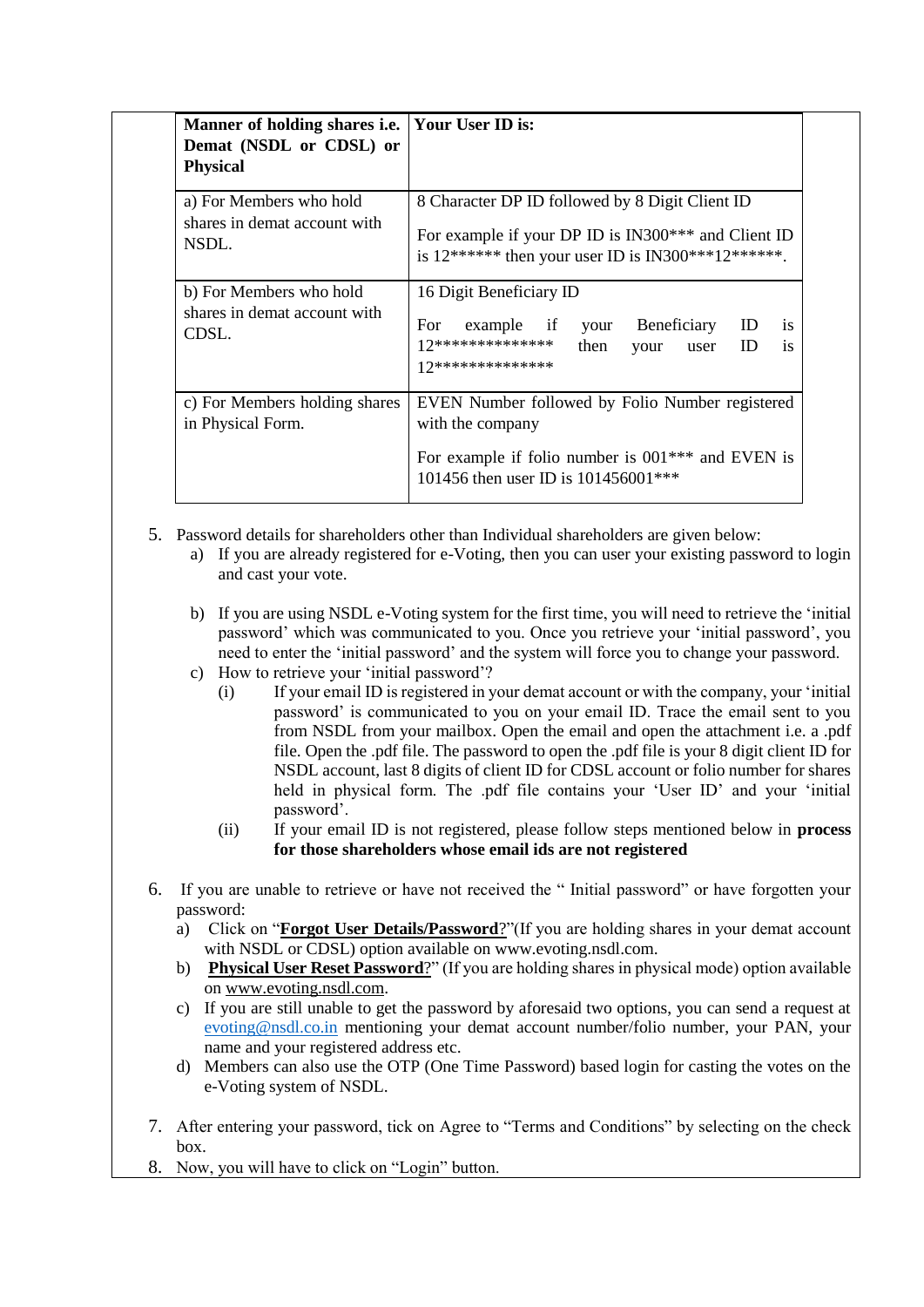## 9. After you click on the "Login" button, Home page of e-Voting will open.

#### **Step 2: Cast your vote electronically on NSDL e-Voting system.**

#### **How to cast your vote electronically on NSDL e-Voting system?**

- 1. After successful login at Step 1, you will be able to see all the companies "EVEN" in which you are holding shares and whose voting cycle.
- 2. Select "EVEN" of company for which you wish to cast your vote during the e-Voting period.
- 3. Now you are ready for e-Voting as the Voting page opens.
- 4. Cast your vote by selecting appropriate options i.e. assent or dissent, verify/modify the number of shares for which you wish to cast your vote and click on "Submit" and also "Confirm" when prompted.
- 5. Upon confirmation, the message "Vote cast successfully" will be displayed.
- 6. You can also take the printout of the votes cast by you by clicking on the print option on the confirmation page.
- 7. Once you confirm your vote on the resolution, you will not be allowed to modify your vote.

# **General Guidelines for shareholders**

- 1. Institutional shareholders (i.e. other than individuals, HUF, NRI etc.) are required to send scanned copy (PDF/JPG Format) of the relevant Board Resolution/ Authority letter etc. with attested specimen signature of the duly authorized signatory(ies) who are authorized to vote, to the Scrutinizer by e-mail to [pddiwan@yahoo.co.in](mailto:pddiwan@yahoo.co.in) with a copy marked to [evoting@nsdl.co.in.](mailto:evoting@nsdl.co.in) Institutional shareholders (i.e. other than individuals, HUF, NRI etc.) can also upload their Board Resolution / Power of Attorney / Authority Letter etc. by clicking on **"Upload Board Resolution / Authority Letter"** displayed under **"e-Voting"** tab in their login.
- 2. It is strongly recommended not to share your password with any other person and take utmost care to keep your password confidential. Login to the e-voting website will be disabled upon five unsuccessful attempts to key in the correct password. In such an event, you will need to go through the ["Forgot User Details/Password?"](https://www.evoting.nsdl.com/eVotingWeb/commonhtmls/NewUser.jsp) or ["Physical User Reset Password?"](https://www.evoting.nsdl.com/eVotingWeb/commonhtmls/PhysicalUser.jsp) option available on www.evoting.nsdl.com to reset the password.
- 3. In case of any queries, you may refer the Frequently Asked Questions (FAQs) for Shareholders and e-voting user manual for Shareholders available at the download section of [www.evoting.nsdl.com](http://www.evoting.nsdl.com/) or call on toll free no.: 1800 1020 990 and 1800 22 44 30 or send a request to Ms. Pallavi Mhatre at [evoting@nsdl.co.in.](mailto:evoting@nsdl.co.in)

# **Process for those shareholders whose email ids are not registered with the depositories for procuring user id and password and registration of e mail ids for e-voting for the resolutions set out in this notice**:

1. In case shares are held in physical mode please provide Folio No., Name of shareholder, scanned copy of the share certificate (front and back), PAN (self-attested scanned copy of PAN card), AADHAR (self-attested scanned copy of Aadhar Card) by email to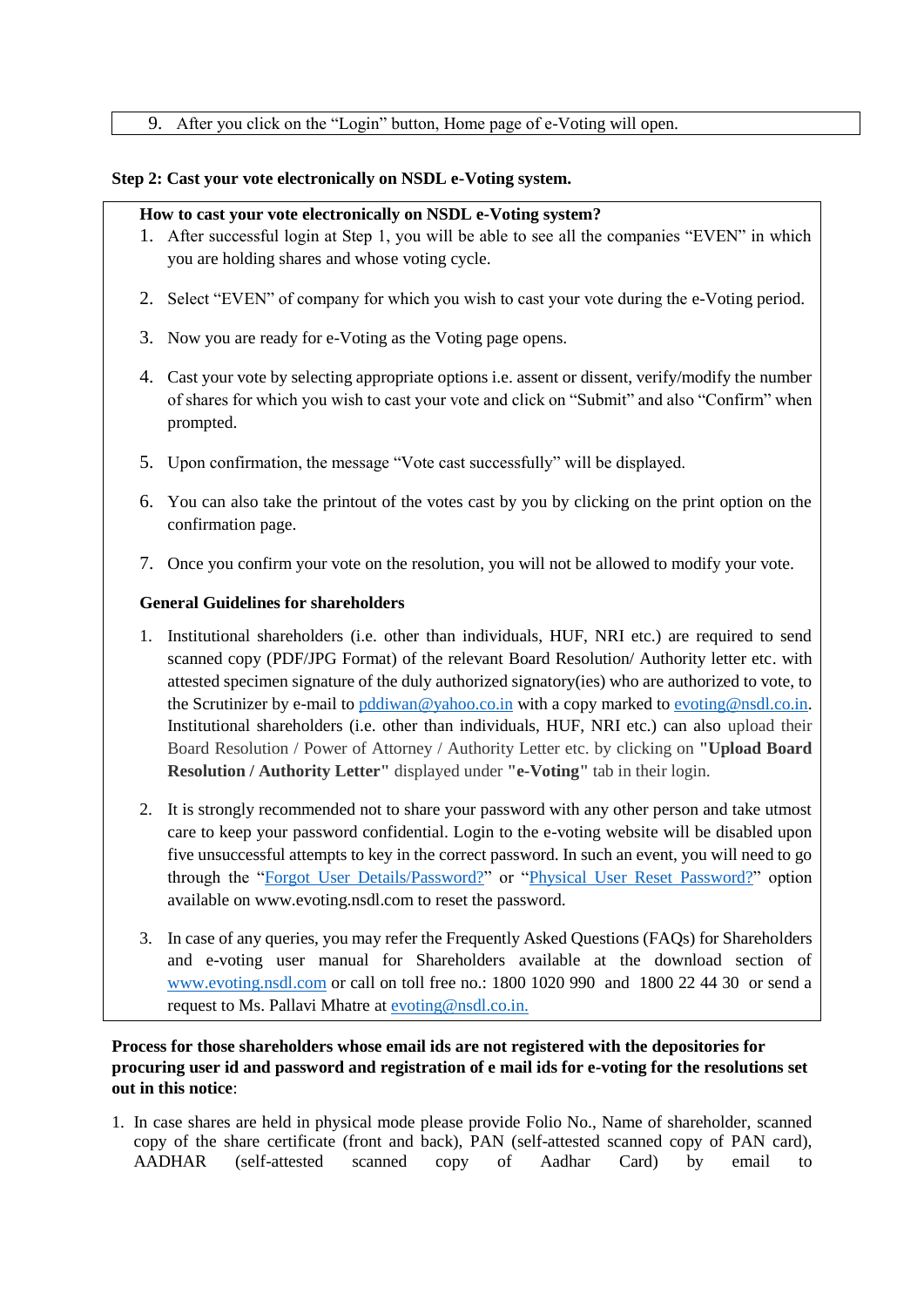[ruchisoyasecretarial@ruchisoya.com](mailto:ruchisoyasecretarial@ruchisoya.com) or companies RTA i.e. Sarthak Global Limited at [investors@sarthakglobal.com.](mailto:investors@sarthakglobal.com)

- 2. In case shares are held in demat mode, please provide DPID-CLID (16 digit DPID + CLID or 16 digit beneficiary ID), Name, client master or copy of Consolidated Account statement, PAN (selfattested scanned copy of PAN card), AADHAR (self-attested scanned copy of Aadhar Card) to [ruchisoyasecretarial@ruchisoya.com](mailto:ruchisoyasecretarial@ruchisoya.com) or companies RTA i.e. Sarthak Global Limited at [investors@sarthakglobal.com.](mailto:investors@sarthakglobal.com) If you are an Individual shareholders holding securities in demat mode, you are requested to refer to the login method explained at **step 1 (A**) i.e. **Login method for e-Voting for Individual shareholders holding securities in demat mode**.
- 3. Alternatively shareholder/members may send a request to [evoting@nsdl.co.in](mailto:evoting@nsdl.co.in) for procuring user id and password for e-voting by providing above mentioned documents.
- 4. In terms of SEBI circular dated December 9, 2020 on e-Voting facility provided by Listed Companies, Individual shareholders holding securities in demat mode are allowed to vote through their demat account maintained with Depositories and Depository Participants. Shareholders are required to update their mobile number and email ID correctly in their demat account in order to access e-Voting facility.

#### **EXPLANATORY STATEMENT PURSUANT TO SECTION 102 OF THE COMPANIES ACT, 2013 SETTING OUT THE MATERIAL FACTS CONCERNING ITEMS OF SPECIAL BUSINESS:**

#### **Item No. 1**

Members of the Company are hereby informed that the Company was acquired by the consortium led by Patanjali Ayurved Limited pursuant to a resolution plan, which was duly approved by the Hon'ble National Company Law Tribunal, Mumbai Bench **("NCLT")** order(s) dated  $24^{\text{th}}$  July, 2019 read with order dated 4th September, 2019, under corporate insolvency resolution process ("**CIRP**") under the Insolvency and Bankruptcy Code, 2016 **("Code").** At present, the Company is part of the Patanjali group which holds 80.82% of the paid up equity share capital of the company.

Members may note that the Company is presently engaged in the business of edible oils, vanaspati, food, nutraceutical and health products. However, the Company's present name "Ruchi Soya Industries Limited" contains only "soya" in its name and hence, it no longer justifies with all the commercial activities being undertaken by the Company. Accordingly, it is proposed to change the existing name of the Company as to depict the rich legacy and brand name of the Patanjali group in name of the Company.

In view of the above, the Board of Directors ("**Board**") of the Company at their meeting held on 18<sup>th</sup> May, 2022, subject to the approval of the Shareholders of the Company by way of special resolution and approvals of statutory, regulatory or governmental authorities as may be required under applicable laws, approved the change in name of the Company from "Ruchi Soya Industries Limited" to "Patanjali Foods Limited" along with the consequential amendments required to be made in the Memorandum of Association and Articles of Association of the Company.

Members of the Company are hereby further informed that the Company had made application for reservation of name to Central Registration Centre **("CRC"),** Ministry of Corporate Affairs, which has been approved by CRC vide its letter dated 29<sup>th</sup> April, 2022 and it has been confirmed that the new name i.e. "Patanjali Foods Limited" is available for registration.

As per the provisions of Section 13 and section 14 of the Companies Act, 2013, approval of the shareholders is required for changing the name of the Company and consequent alteration in the Memorandum of Association and Articles of Association by way of passing a Special Resolution.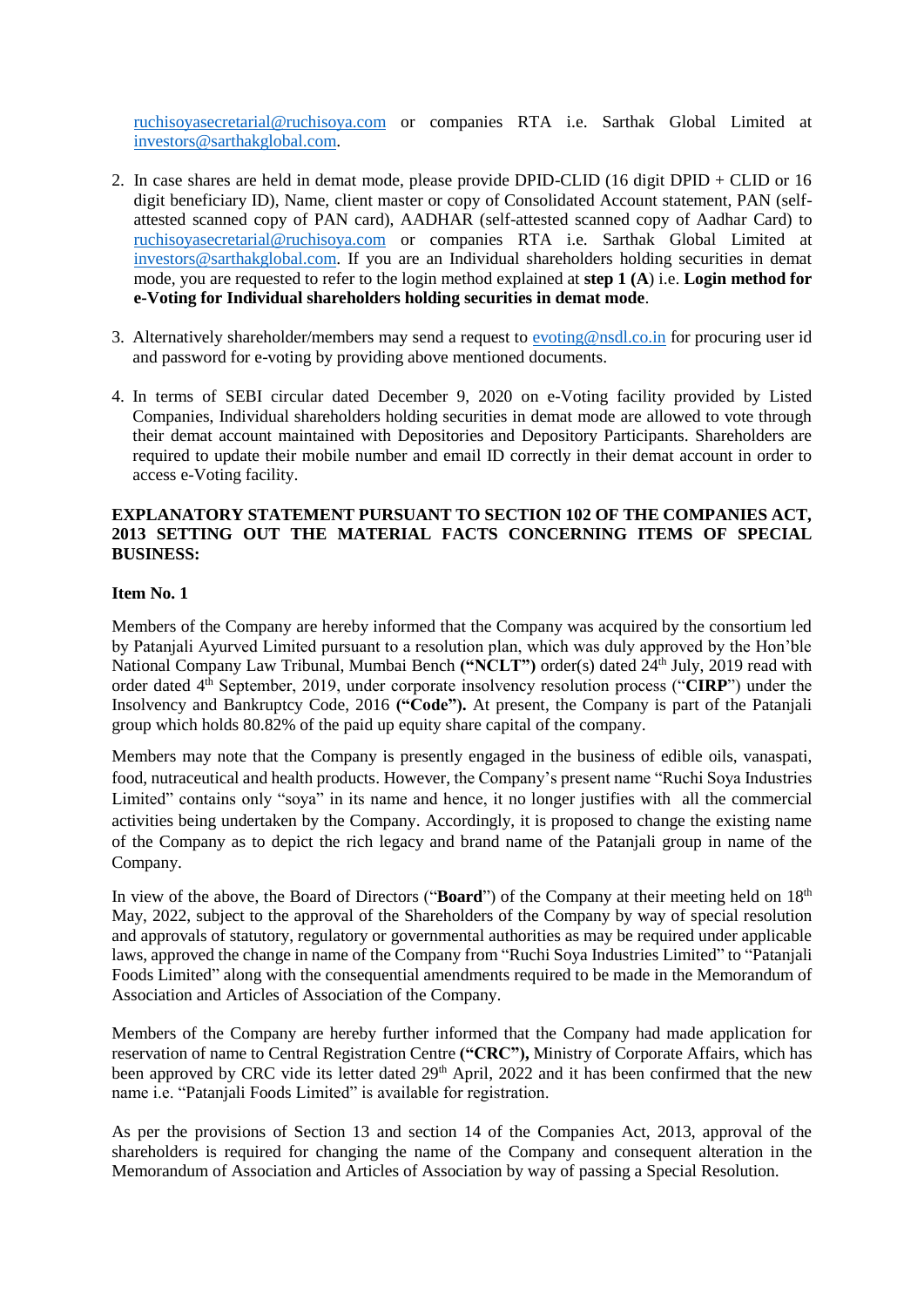Therefore, the Board recommends the resolution as set out at Item No. 1 of this notice for your approval as a special resolution.

The proposed change of name will not affect any of the rights of the Company or of the shareholders/stakeholders of the Company. All existing share certificates bearing the current name of the Company will, after the change of name, continue to be valid for all purposes.

Certificate obtained from M/s Tibrewala & Associates, Chartered Accountants, Indore (Firm registration number 023851C dated May 06, 2022 in terms of Regulation 45(3) of SEBI (Listing Obligations and Disclosure Requirements) Regulations, 2015 **("SEBI Listing Regulations")** stating compliance of conditions as provided under Regulation 45(1) of SEBI Listing Regulations is annexed hereto and forms part of this postal ballot notice and explanatory statement thereon.

The Board believes that the change in the name of the Company which is being undertaken as part of corporate rebranding would make the name of the Company simple, sharp, focused and more relatable to the activities of the Company.

None of the Directors, Key Managerial Personnel and their relatives are, in any way, concerned or interested in the aforesaid resolution, except to the extent of their shareholding, if any.

#### **Item No. 2**

Members are hereby informed that the Board of Directors ("**Board**") at their meeting held on April 10, 2022 had accorded their in-principle approval for evaluating the most efficient mode of enhancing synergies with Patanjali Ayurved Limited ("**PAL**") food portfolio in any manner. Accordingly, in view of the Company's long-term strategy to strengthen its presence as a leading FMCG player by expanding its food business product portfolio and leveraging the established Nutrela and Patanjali licensed products, the Company had been deliberating on the acquisition of food retail business undertaking ("**Food Retail Business Undertaking**") from PAL as a going concern on a slump sale basis.

The Audit Committee and Board of Directors of the Company in their respective meeting(s) held on Wednesday, May 18, 2022, considered and subject to the shareholders' approval, approved the related party transaction relating to the acquisition of Food Retail Business Undertaking of PAL as a going concern on a slump sale basis for an aggregate consideration of INR 690,00,00,000/- (Rupees Six Hundred Ninety Crores only) payable in three tranches - 15% on signing/ execution of the Business Transfer Agreement **("BTA")** or within 3 days from the execution of the BTA, 42.5% on the Closing Date *(as defined under the business transfer agreement)* and balance 42.5% within a period of 90 days of the Closing Date *(as defined under the business transfer agreement)*.

The acquisition of Food Retail Business Undertaking would consist the acquisition of PAL owned manufacturing units situated at Padartha Dist. Haridwar in Uttrakhand and Newasa unit in Maharashtra. The acquisition will also include transfer of employees, assets (excluding Patanjali's brand, trademarks, designs and copyrights), current assets (excluding debtors, vehicles, cash and bank balance), distribution network, customers, contracts, licenses and permits related to the Food Retail Business Undertaking of PAL. The proposed transaction shall be in the interest of the Company as after acquisition of food business portfolio, the Company shall have a significant share in the FMCG space which shall contribute to healthy margins growth for the Company's overall business and financial performance.

Members are hereby further informed that the Company and PAL, being related parties, have agreed to execute the transaction on an arms' length basis and have agreed to enter into a non-compete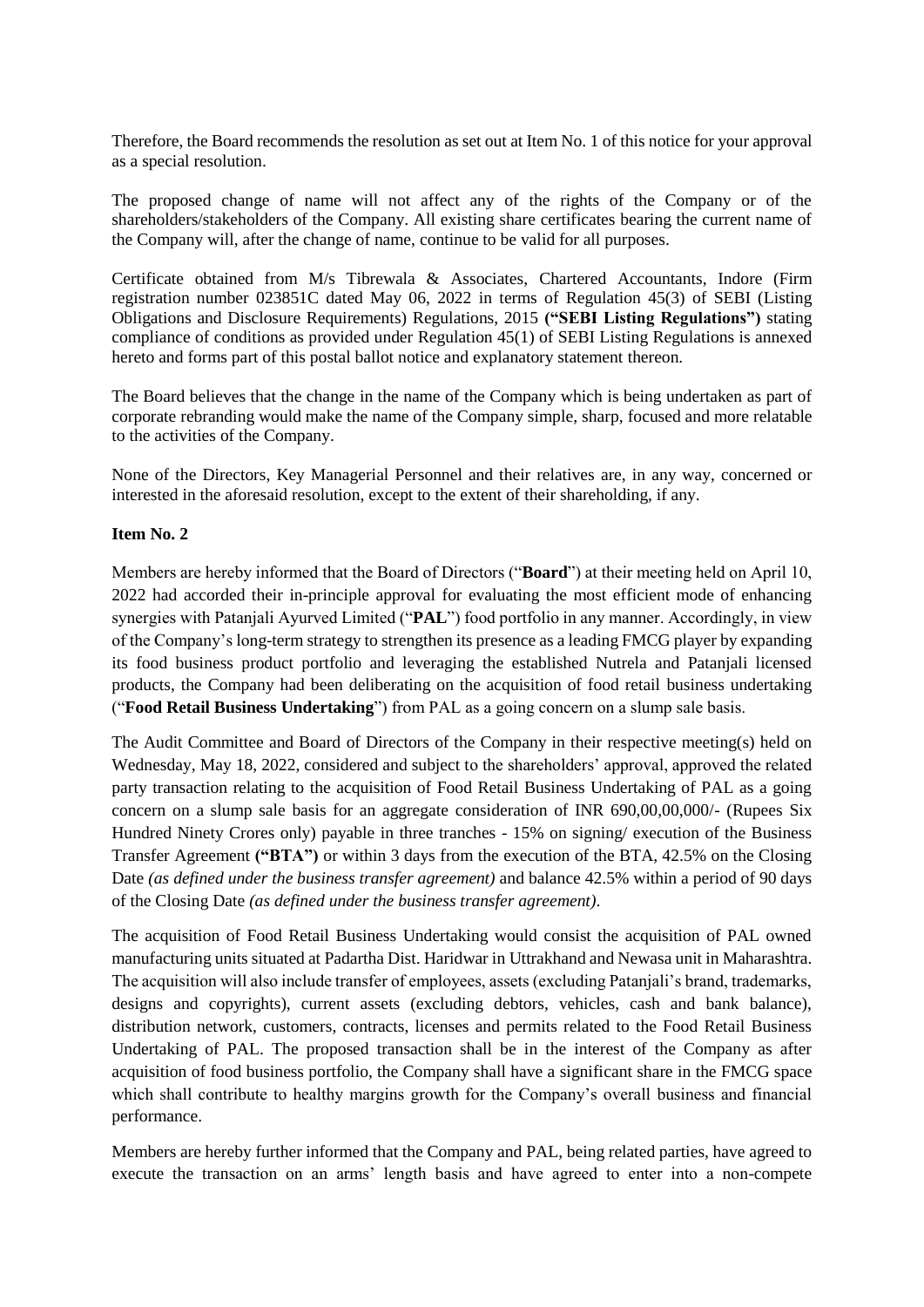arrangement under which PAL and its respective affiliates cannot enter into competing business of food products proposed to be transferred as part of Food Retail Business Undertaking in India (including entering into joint ventures, partnerships, associations, consultancy or other relationships (directly or indirectly) for any competing business), except that PAL shall continue to manufacturing, processing, labelling and trading of certain products through its Tezpur Unit and undertake exclusive sale to the Company.

The acquisition of the Food Retail Business Undertaking as a going concern on a slump sale basis will be in conformity with all the applicable laws and regulations. The Company will be executing the relevant ancillary, incidental and related documents, agreements, letters, deeds, papers etc. necessary to give effect to the transaction contemplated thereunder in connection with or incidental to the acquisition of the Food Retail Business Undertaking. The valuation report in relation to the said acquisition as obtained from Navigant Corporate Advisors Limited, a SEBI Registered Category 1 Merchant Banker will be made available to the shareholders on request.

Members are hereby further informed that PAL is a related party of the Company in terms of Listing Regulations and the Act and the proposed acquisition of Food Retail Business Undertaking shall be a related party transaction under the Act and Listing Regulations requiring shareholders' approval. Accordingly, shareholders' approval is being sought for acquisition of Food Retail Business Undertaking from PAL.

Pursuant to Rule 15 of the Companies (Meetings of Board and its Powers) Rules, 2014, as amended till date, read with SEBI Circular SEBI/HO/CFD/CMD1/CIR/P/2021/662 dated November 22, 2021, particulars of the proposed transaction are as follows:

| S. no.           | <b>Particulars</b>                           | <b>Details</b>                                  |
|------------------|----------------------------------------------|-------------------------------------------------|
| 1.               | Name of the Related Party                    | Patanjali Ayurved Limited                       |
| 2.               | Name of the director or key managerial       | Shri Ram Bharat and Shri Acharya Balkrishna     |
|                  | personnel who is related, if any             |                                                 |
| 3.               | Nature of relationship                       | Patanjali Ayurved Limited ("PAL") is one of     |
|                  |                                              | the promoters of the Company. Furthermore,      |
|                  |                                              | Shri Ram Bharat, Managing Director and one      |
|                  |                                              | of the promoters of the Company, is also a      |
|                  |                                              | Director of PAL. Shri Acharya Balkrishna, one   |
|                  |                                              | of the promoters and Chairman of the Company    |
|                  |                                              | holds 98.54% of the paid up equity share        |
|                  |                                              | capital of PAL.                                 |
| $\overline{4}$ . | Justification for why the proposed           | By acquisition of PAL's food business           |
|                  | transaction is in the interest of the listed | portfolio, the Company shall have a significant |
|                  | entity                                       | share in the FMCG space which shall             |
|                  |                                              | contribute to healthy margin growth for         |
|                  |                                              | Company's overall business and financial        |
|                  |                                              | performance.                                    |
| 5.               | Nature, material terms, monetary             | The acquisition will include transfer of        |
|                  | value and particulars of the contracts or    | employees, assets (excluding Patanjali's brand, |
|                  | arrangements                                 | trademarks, designs and copyrights), current    |
|                  |                                              | assets (excluding debtors, vehicles, cash and   |
|                  |                                              | balance),<br>distribution<br>bank<br>network,   |
|                  |                                              |                                                 |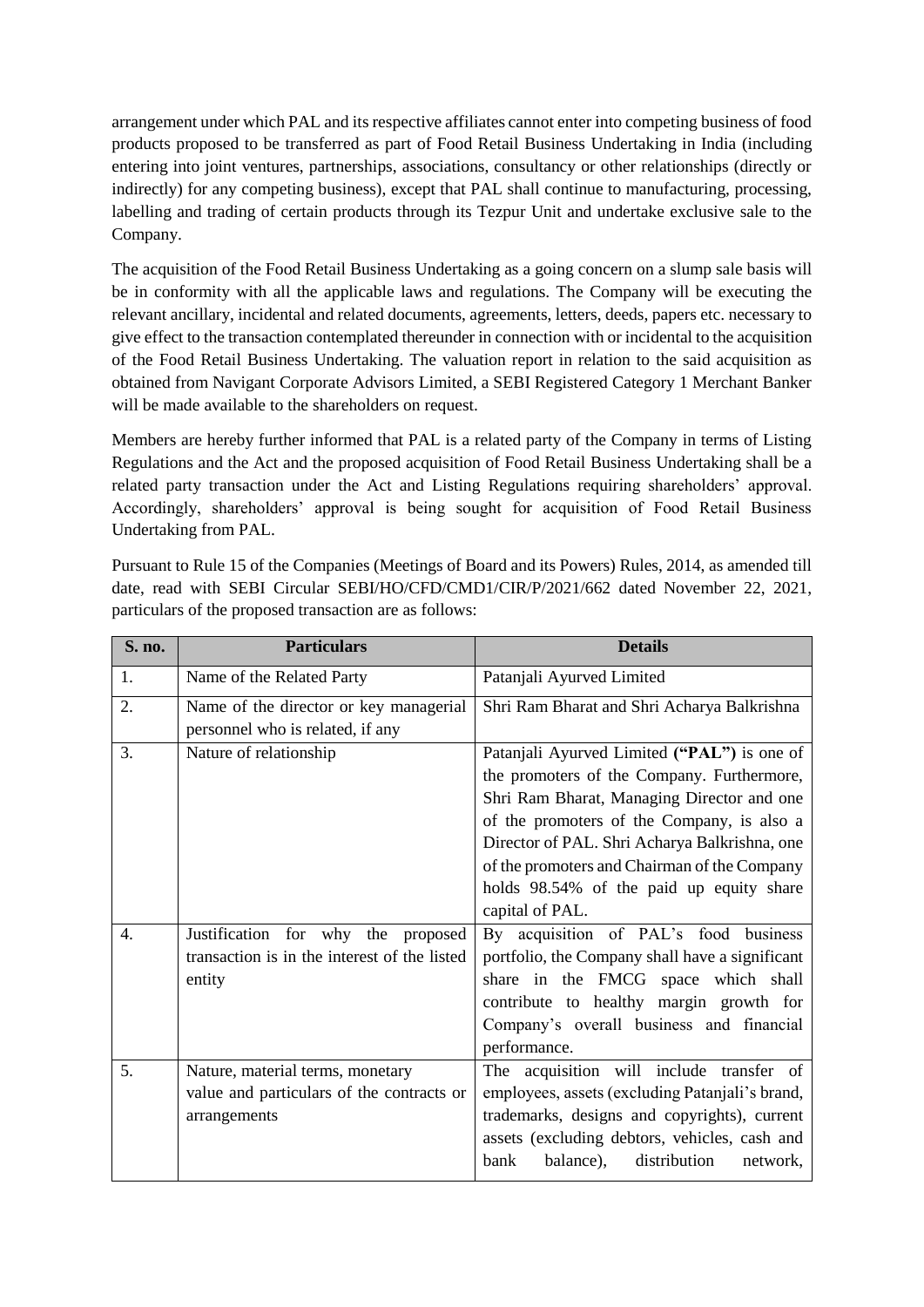|  | customers, contracts, licenses and permits                |
|--|-----------------------------------------------------------|
|  | related<br>Food<br>Retail<br><b>Business</b><br>the<br>to |
|  | Undertaking of PAL.                                       |
|  |                                                           |
|  | The amount of consideration for the acquisition           |
|  | agreed upon under the Business Transfer                   |
|  | Agreement ("BTA") is INR 690,00,00,000/-                  |
|  | (Rupees Six Hundred Ninety Crores only)                   |
|  | ("Purchase<br>Consideration"),<br>subject<br>to           |
|  | certain adjustments.                                      |
|  |                                                           |
|  | The Purchase Consideration shall be payable in            |
|  | three tranches in the following manner:                   |
|  | • Rs. 103,50,00,000/- (Rupees One Hundred                 |
|  | Three Crores Fifty Lakhs only) being 15%                  |
|  | of the total Purchase Consideration shall be              |
|  | paid simultaneously with the execution of                 |
|  | the BTA or within 3 days from the                         |
|  | execution of the BTA;                                     |
|  | Rs. 293,25,00,000/- (Rupees Two Hundred                   |
|  | Ninety Three Crores Twenty Five Lakhs                     |
|  | only) being 42.5% of the total Purchase                   |
|  | Consideration shall be paid on the Closing                |
|  | Date (defined under the BTA);                             |
|  | Rs. 293,25,00,000/- (Rupees Two Hundred<br>٠              |
|  | Ninety Three Crores Twenty Five Lakhs                     |
|  | only) being 42.5% of the total Purchase                   |
|  | Consideration shall be paid within 90 days                |
|  | from the Closing Date.                                    |
|  |                                                           |

# **Any other information relevant or important for the members to take a decision on the proposed resolution:**

Shri Ram Bharat and Shri Acharya Balkrishna, being common directors in both the Companies, along with their relatives, may be considered as interested in this resolution.

No member(s) of the Company, who is considered as a related party within the definition of "related party" as per Listing Regulations, for the purpose of this transaction, shall vote to approve the resolution proposed in item no. 2 in this notice.

All important information has been mentioned in the foregoing paragraphs.

The Board of Directors recommends the passing of the resolution proposed in item no. 2 of the Notice for the approval of the members.

Except as disclosed hereinabove and to the extent of shareholding in the Company, Directors and Key Managerial Personnel of the Company and their respective relatives are not, whether financially or otherwise, concerned or interested, in the resolution set out at item No. 2.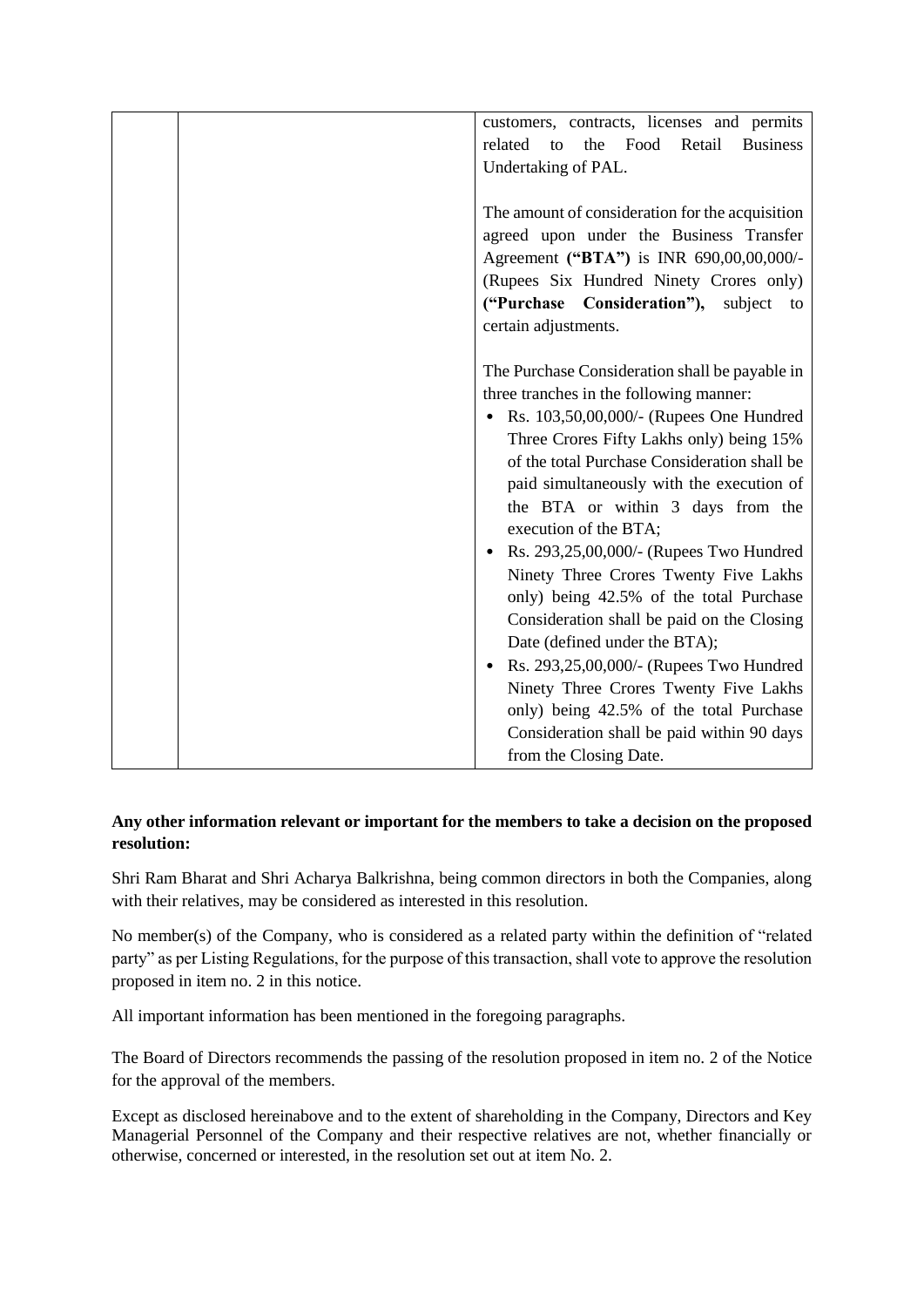## **Item No. 3**

As per the provisions of Section 188 of the Companies Act, 2013 **("the Act"),** transactions with related parties which are on an arm's length basis and in the ordinary course of business, are exempted from the obligation of obtaining prior approval of shareholders. However, as per the provisions of Regulation 23(4) of the Securities and Exchange Board of India (Listing Obligations and Disclosure Requirements) Regulations, 2015 **("SEBI Listing Regulations")**, such transactions which are material as per the provisions of SEBI Listing Regulations requires the approval of shareholders through a resolution, notwithstanding the fact that the same are on an arm's length basis and in the ordinary course of business. With effect from April 1, 2022, as per Regulation 23 of SEBI Listing Regulations, a Related Party Transaction will be considered as 'material' if the transaction(s), to be entered into, individually or taken together with previous transactions, during a financial year exceeds Rs. 1,000 Crore or 10% of the annual consolidated turnover of the Company as per the last audited financial statements of the Company, whichever is lower.

The Company has been entering into transactions of sale/purchase of goods, packing materials, rendering of services and other transactions with Patanjali Ayurved Limited, in its ordinary course of business and on an arms' length basis. The Audit Committee of the Company had provided its omnibus approval for entering into transactions with Patanjali Ayurved Limited ("**PAL**") upto an amount of Rs. 950 crores (Rupees Nine Hundred Fifty Crores only) during the financial year ("**FY**") 2022-23 which, at that point of time, did not exceed the threshold of material related party transactions within the meaning of Regulation 23(1) of SEBI Listing Regulations i.e. Rs. 1,000 crores (Rupees One Thousand Crores) or 10% of the annual consolidated turnover of the Company as per its last audited financial statement. However, all transactions of the Company with PAL (i.e. aggregate of the omnibus approval obtained from the Audit Committee for FY 2022-23 and the acquisition of Food Retail Business Undertaking as proposed in Item no. 2 of this notice) during FY 2022-23 may exceed the threshold of material related party transaction as provided in the SEBI Listing Regulations of the Company. Therefore, it is proposed to obtain prior approval of the shareholders of the Company for all transactions with PAL.

The approval from shareholders of the Company for specific related party transactions with PAL i.e. for acquisition of Food Retail Business Undertaking from PAL is sought in Item no. 2 of this notice and omnibus approval of shareholders for related party transactions with PAL up to Rs. 950 crores during FY 2022-23 is being sought under Item no. 3. The Company has in place a balanced and structured policy and process for approval of Related Party Transactions. The Company's Policy on materiality of related party transactions and on dealing with related party transactions provides the details required to be provided to the Audit Committee for the purpose of review of such transactions and grant their approval for the proposed transactions. A justification for each and every related party transaction is provided to the Audit Committee which enables them to arrive at the decisions in the interest of the Company. Additionally, an update on the actual related party transactions entered into during every quarter is provided to the Audit Committee for review.

| Details of the Material Related Party Transactions as required, under SEBI Circular no. SEBI |  |
|----------------------------------------------------------------------------------------------|--|
| /HO/CFD/ CMD1/CIR/P/2021/662 dated November 22, 2021, are as follows:                        |  |

| Sr.No. | <b>Particulars</b>                                                         | <b>Details</b>                                                                                                                    |
|--------|----------------------------------------------------------------------------|-----------------------------------------------------------------------------------------------------------------------------------|
| 1.     | Name of the Related Party                                                  | Patanjali Ayurved Limited (PAL)                                                                                                   |
| 2.     | Name of the director or key managerial<br>personnel who is related, if any | Shri Ram Bharat and Shri Acharya Balkrishna                                                                                       |
|        | Nature of Relationship                                                     | PAL is one of the promoters of the Company.<br>Furthermore, Shri Ram Bharat, Managing<br>Director and one of the promoters of the |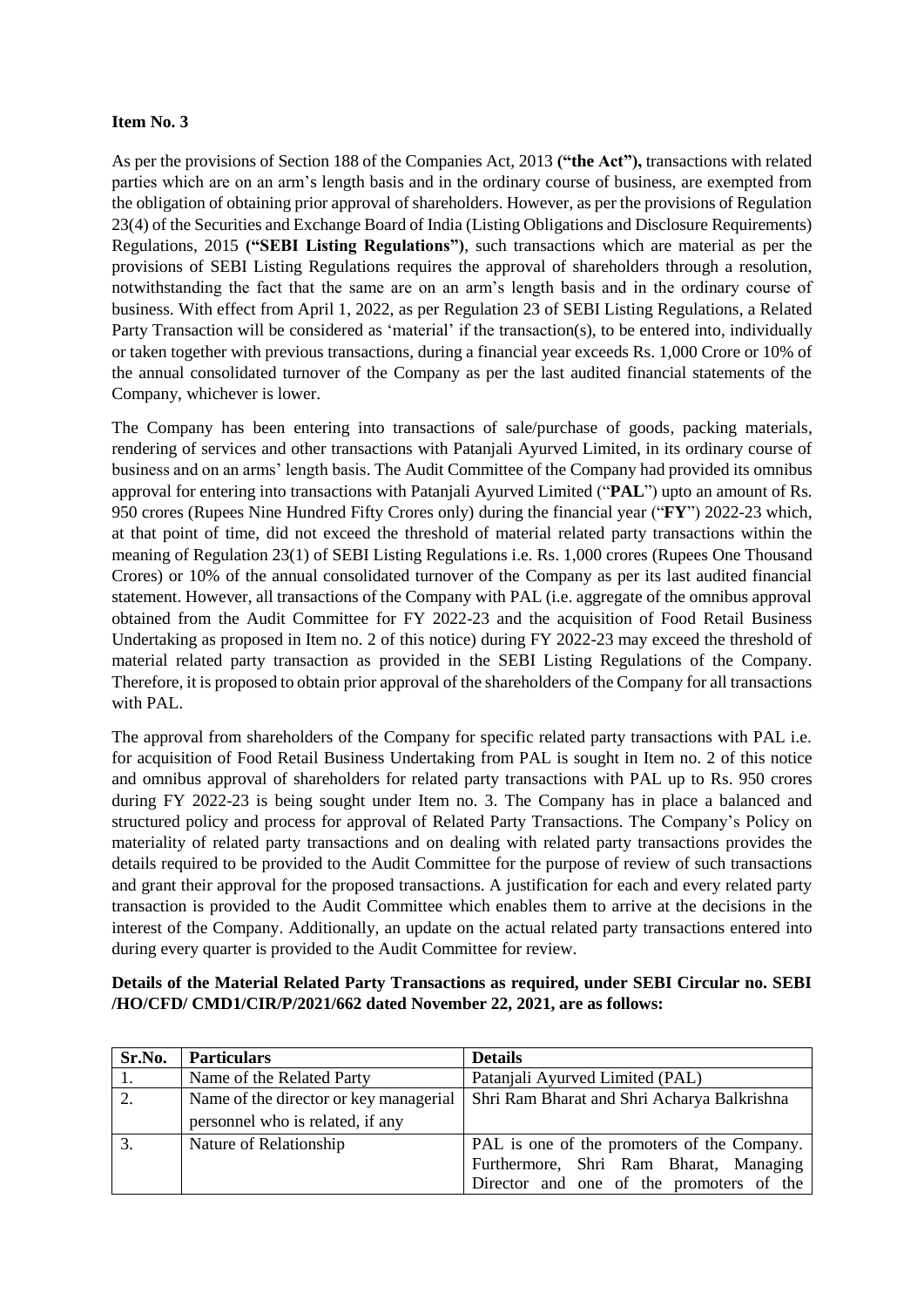| 4. | Type, material terms and particulars of<br>the proposed transaction                           | Company, is also a Director of PAL. Shri<br>Acharya Balkrishna, one of the promoters and<br>Chairman of the Company holds 98.54 % of the<br>paid up equity share capital of PAL.<br>Entering into transactions of sale/purchase of<br>goods, packing materials, rendering of services<br>and other transactions, in the ordinary course of |
|----|-----------------------------------------------------------------------------------------------|--------------------------------------------------------------------------------------------------------------------------------------------------------------------------------------------------------------------------------------------------------------------------------------------------------------------------------------------|
|    |                                                                                               | business, during the year 2022-23.                                                                                                                                                                                                                                                                                                         |
| 5. | Tenure of the proposed transaction                                                            | Financial year 2022-23                                                                                                                                                                                                                                                                                                                     |
| 6. | Value of the proposed transaction                                                             | Not exceeding Rs. 950 Crores (Rupees Nine<br>Hundred Fifty Crores only). The proposal seeks<br>to provide enabling authority to the Board and<br>Audit Committee to undertake the transactions<br>with PAL as and when required within, the<br>aforesaid limits.                                                                           |
| 7. | Percentage of the Company's annual<br>consolidated turnover (approx.) for the<br>year 2021-22 | 3.96% (Approx.)                                                                                                                                                                                                                                                                                                                            |
| 8. | Justification as to why the RPT is in the<br>interest of the Company                          | PAL is having very efficient supply chain and<br>wide sales/procurement network due to its nature<br>of business. For increasing the Company's sales<br>volume and product reach, the sales/supply chain<br>network of the PAL is beneficial for the<br>Company.                                                                           |

The transactions shall also be reviewed/ monitored on quarterly basis by the Audit Committee of the Company and any subsequent material modification in the proposed transaction, as may be defined by the Audit Committee as a part of Company's Policy on materiality of related party transactions and on dealing with related party transactions, shall be placed before the shareholders for approval in terms of Regulation 23(4) of the SEBI Listing Regulations.

The Board recommends the resolution set out at Item No. 3 for approval of the Shareholders. No member(s) of the Company, who is considered as a related party within the definition of "related party" as per Listing Regulations, for the purpose of this transaction, shall vote to approve the resolution proposed in item no. 3 in this notice.

Except as disclosed hereinabove and to the extent of shareholding in the Company, Directors and Key Managerial Personnel of the Company and their respective relatives are not, whether financially or otherwise, concerned or interested, in the resolution set out at item No. 3.

> By Order of the Board of Directors For **Ruchi Soya Industries Limited**

**Place : Mumbai Ramji Lal Gupta Date : May 18, 2022** Company Secretary

**Registered Office: "Ruchi House",** Royal Palms, Survey No. 169, Aarey Milk Colony, Near Mayur Nagar, Goregaon (East), Mumbai - 400065, Maharashtra, India